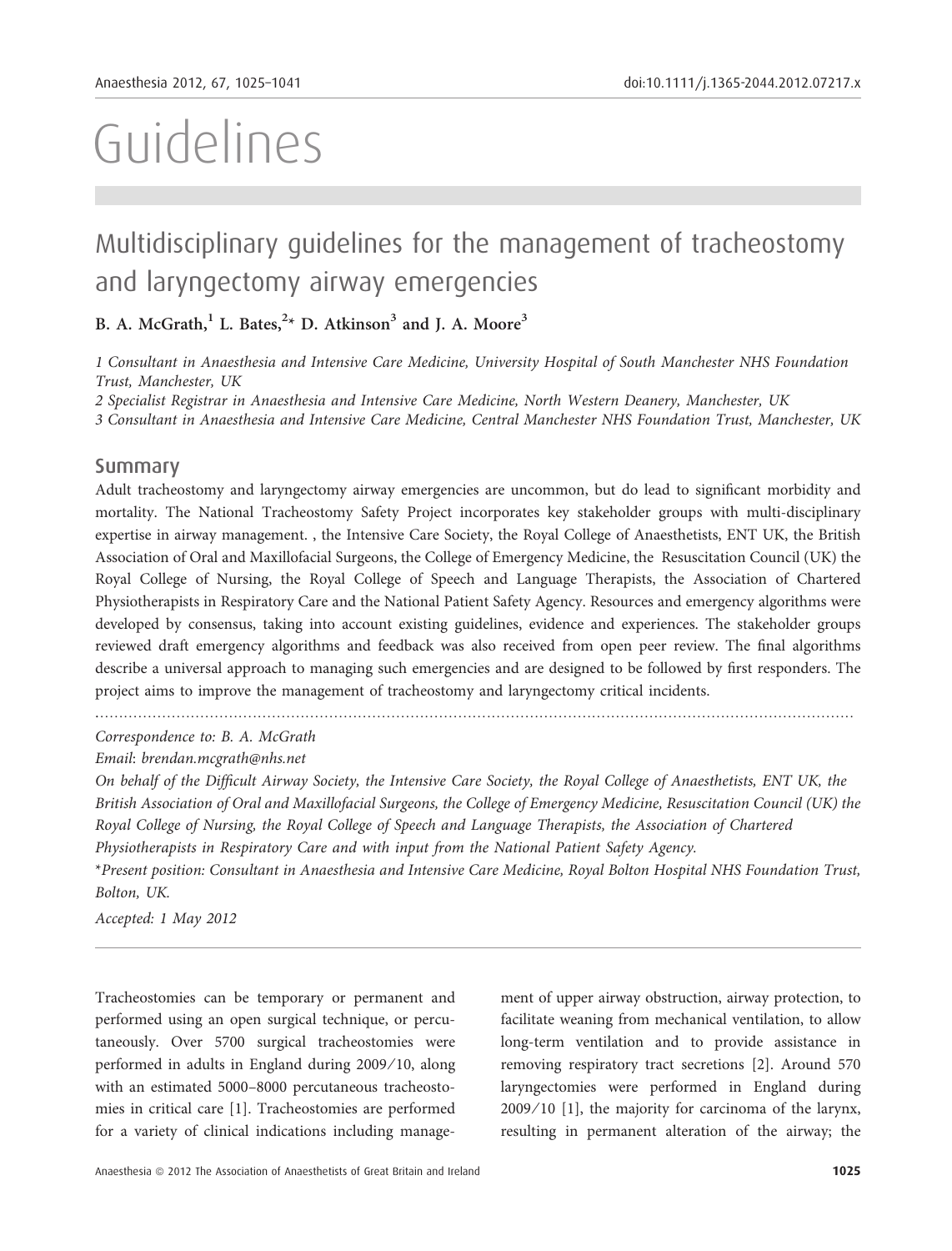upper airway is not, and cannot be, connected to the trachea. Collectively, these patient groups can be referred to as 'neck breathers', but confusion can arise if carers do not understand the differences between the procedures and the resultant anatomy. Complications following tracheostomy can be immediate, short-term or long-term. Immediate complications include haemorrhage and loss of the airway, with short-term complications including blockage or complete or partial tracheostomy tube displacement. Long-term complications include tracheomalacia, tracheal stenosis or problems relating to the stoma itself [3–6]. A variety of artificial airway devices can be inserted into tracheostomy or laryngectomy stomas and these may become blocked or displaced, leading to significant patient harm. The likelihood and nature of such harm depends on the incident location (e.g. critical care unit, operating theatre, ward, community) [4, 7–13], which reflects the underlying condition of the patient and the nursing and medical infrastructure available for both routine and emergency care [14].

In the UK, the Difficult Airway Society (DAS) guidelines for the management of difficult intubation [15] have become widely established in UK anaesthetic practice and are applicable to related fields, such as critical care. Similar systematically developed recommendations have been produced in other countries [16– 20]. National guidelines have not been available for the management of tracheostomy-related emergencies; however, some local solutions have been developed piecemeal, a situation that is similar to that of general airway emergencies before publication of the DAS algorithms. Before such guidance, emergencies were commonly managed by relying on individually acquired skills and experience or lessons learned from previous errors [21, 22]. The spotlight has recently fallen again on airway management in the UK following the widely publicised National Audit Project (NAP4) report examining major complications of airway management [7, 8].

Following a cluster of serious untoward incidents involving hospitalised 'neck breathers' in the North West of England, similar critical incidents reported to the UK National Patient Safety Agency (NPSA) were examined and recurrent themes were identified [9, 10], evident in similar publications [4, 5, 11, 12, 23–27]. It was clear that simple, clear and authoritative guidelines

were urgently required, similar in structure to previous DAS algorithms and Resuscitation Council (UK) guidelines [28]. These tracheostomy and laryngectomy emergency guidelines were developed following wide consultation with key national bodies involved in tracheostomy care, incorporating feedback from their members and utilising case reports in the literature. The purpose of this article is to present the guidelines and their rationale.

## Methods: guideline development

The authors were tasked at their local hospitals to take the lead in developing guidelines for the management of tracheostomy ⁄ laryngectomy emergencies. Initial algorithms were tested in simulated scenarios and clinical environments, and then further refined using multidisciplinary feedback over a period of three years. Following trials of the resources in this local setting, it was recognised that, if suitably adapted, this approach might fulfil the needs identified by several organisations referred to above. Hence, a proposal was submitted to the DAS Committee and this work was formally launched as a DAS-sponsored guideline development project at the DAS Annual Scientific Meeting in Cheltenham in November 2010.

As the project initiators and DAS recognised the wider implications of this work, a multi-disciplinary, multi-site Working Party was established consisting of representatives of key organisations with a stated interest in airway management, namely: DAS, the Intensive Care Society (ICS), ENT UK and the British Association of Oral and Maxillofacial Surgeons (BA-OMS).

A literature review was conducted of available scientific publications up to 2011 using databases (Medline, Embase, PubMed) and search engines (Google Scholar) and officially recognised websites (DAS, Society of Airway Management, American Society of Anesthesiologists, European Society of Anaesthesiology). English language and English abstract publications were searched using keywords and filters, using relevant words and phrases, such as 'tracheostomy', 'surgical airway', 'surgical access', 'laryngectomy', etc. A large number of papers, abstracts, case reports, opinion-based articles and websites were retrieved, but no large randomised controlled trials were found. Furthermore,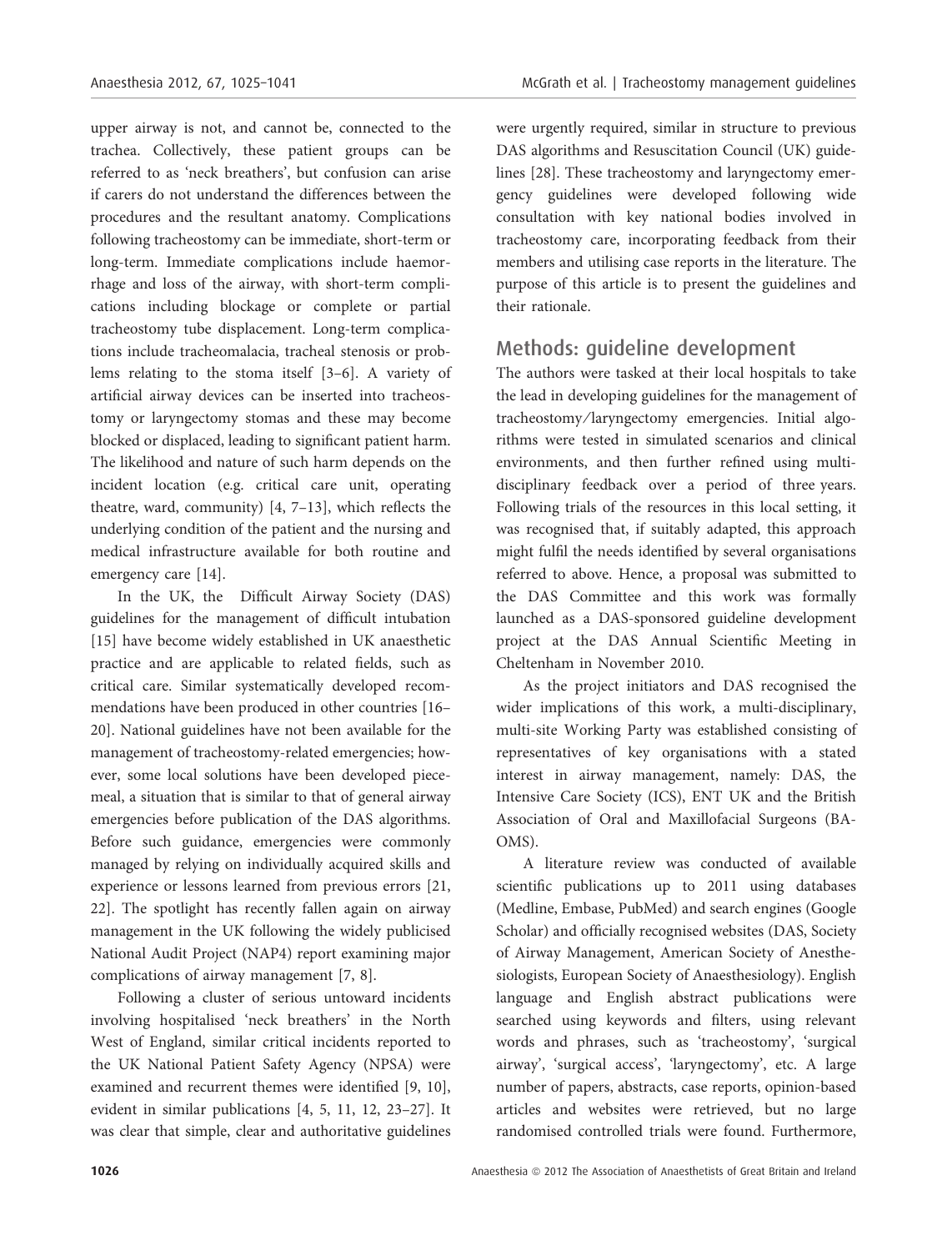the publications themselves lacked a clear coherent structure and instead examined the topic from very specific viewpoints. Thus, expert opinion in the form of editorials, book chapters and comments were also taken into consideration to generate these guidelines, using the available publications only as reference points.

Draft guidelines were tested and refined locally before being re-submitted to the stakeholder organisations. Guidelines were published on the project's website (http://www.tracheostomy.org.uk), with links from the other organisations along with an invitation for member peer review, for a period of six months. During this period, the resources were accessed > 28 000 times and the emergency algorithms downloaded nearly 9000 times. A total of 452 emailed comments were received from a variety of critical care networks, individual NHS trusts, regional teams (medical, nursing and physiotherapy) and also international comments from individuals and similar groups in the United States, Canada, France, Spain, India and Turkey. In general, feedback was positive and supportive of the project aims, with many comments adapted to be included in the final version of the guidelines with the contributors' permission.

Comments regarding the applicability of the algorithms to children prompted contact with colleagues at Great Ormond Street Hospital and therefore the Working Party decided to focus these current guidelines purely on adults, commencing a separate project relating to paediatric patients.

The near-final version of the guidelines were then formally submitted by the Working Party to several organisations with a wider interest in patient safety, standards and professional regulation, which included: the Royal College of Anaesthetists (RCoA), the Royal College of Nursing (RCN), the Royal College of Speech and Language Therapists (RCSLT), the Association of Chartered Physiotherapists in Respiratory Care (AC-PRC), the NPSA, the College of Emergency Medicine, the Resuscitation Council (UK), and patient associations.

Funding for the project has come from the ICS (£1000) and from running tracheostomy safety courses in the UK and abroad. Candidates are charged a small fee (typically £25–£125) and course sponsorship has been obtained from industry, used specifically to ensure that the courses remain accessible for multi-disciplinary

candidates. The RCoA allowed use of its in-house programmers to develop and update our teaching resources and those for the related e-Learning for Healthcare modules. The website is designed, maintained and privately hosted by one of the authors (BAM) with the majority of resources developed collaboratively between all authors and members of the e-Learning for Healthcare team, with input from members of the Working Party. The smartphone applications have been developed by the authors, with associated costs met from course fees.

## Results: the guidelines

Patients with tracheostomies or laryngectomies may be considered to have airways that are difficult to manage, either leading to the formation of the airway stoma itself or as a result. Because of this, several basic principles were agreed by the Working Party that would underpin guideline development.

First, it was clear from initial analyses that distinct bedside information and algorithms were required for patients with a potentially patent upper airway and those with a laryngectomy [29]. Bed-head signs (Figs 1a & 2a) were developed to allow essential information to be clearly displayed and immediately available to responders in an emergency, consistent with the views of the ICS, DAS and NPSA which have independently highlighted the importance of having information about the patient's airway immediately available at the bedside [7, 8, 26, 30, 31]. This allows the responder to know immediately whether or not the patient has any special considerations for managing the upper airway or the tracheostomy stoma [32]. Bedside information can also summarise key details of the nature and date of the tracheostomy, the method of forming the stoma and the function of any 'stay sutures' to inform the responder managing such an airway incident [32–37]. For example, if a 4-day old surgical tracheostomy tube became displaced, one could reasonably expect to be able to replace it (as the stoma tract is likely to remain initially patent), whereas replacement of a 4-day old percutaneous tracheostomy would be likely to prove much more difficult (as the dilated stoma tract tissues recoil) [33, 38–41] and this would therefore affect management of any attempts at replacement in certain circumstances [42, 43].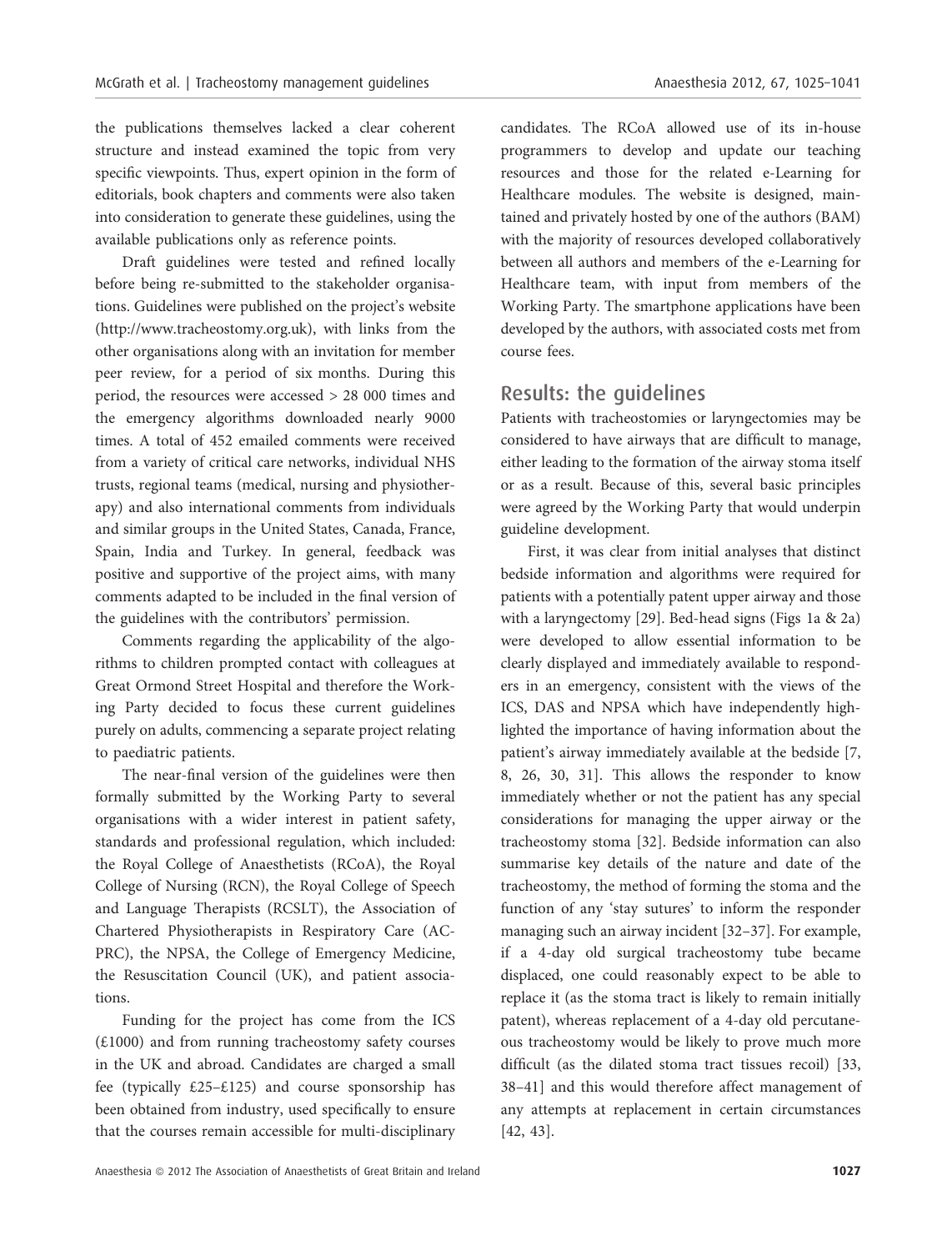**(a)**

|                                                                                                                                                                                                                                                                                                                    | <b>TRACHEOSTOMY</b><br>There is a potentially patent upper airway (Intubation may be difficult) | This patient has a      |            |                         |                       |           |
|--------------------------------------------------------------------------------------------------------------------------------------------------------------------------------------------------------------------------------------------------------------------------------------------------------------------|-------------------------------------------------------------------------------------------------|-------------------------|------------|-------------------------|-----------------------|-----------|
|                                                                                                                                                                                                                                                                                                                    |                                                                                                 | Surgical/Percutaneous   |            |                         |                       |           |
| Performed on (date)<br>Tracheostomy tube size (if present)<br>Hospital / NHS number<br>Notes: Indicate tracheostomy type by circling the relevant<br>figure.<br>Indicate location and function of any sutures.<br>Laryngoscopy grade and notes on upper airway management.<br>Any problems with this tracheostomy. |                                                                                                 |                         |            | Percutaneous Björk Flap |                       | Slit type |
| <b>Emergency Call:</b>                                                                                                                                                                                                                                                                                             | Anaesthesia                                                                                     | ICU                     | <b>ENT</b> | <b>MaxFax</b>           | <b>Emergency Team</b> |           |
|                                                                                                                                                                                                                                                                                                                    |                                                                                                 | www.tracheostomy.org.uk |            |                         |                       |           |



Figure 1 (a) Patent airway 'green' bed-head sign. This sign should be present at all times on the bed-head of patients with a tracheostomy and corresponds to the green algorithm in the event of an airway emergency. (b) Patent airway 'green' algorithm. Also available with the online version of the article as a downloadable PDF.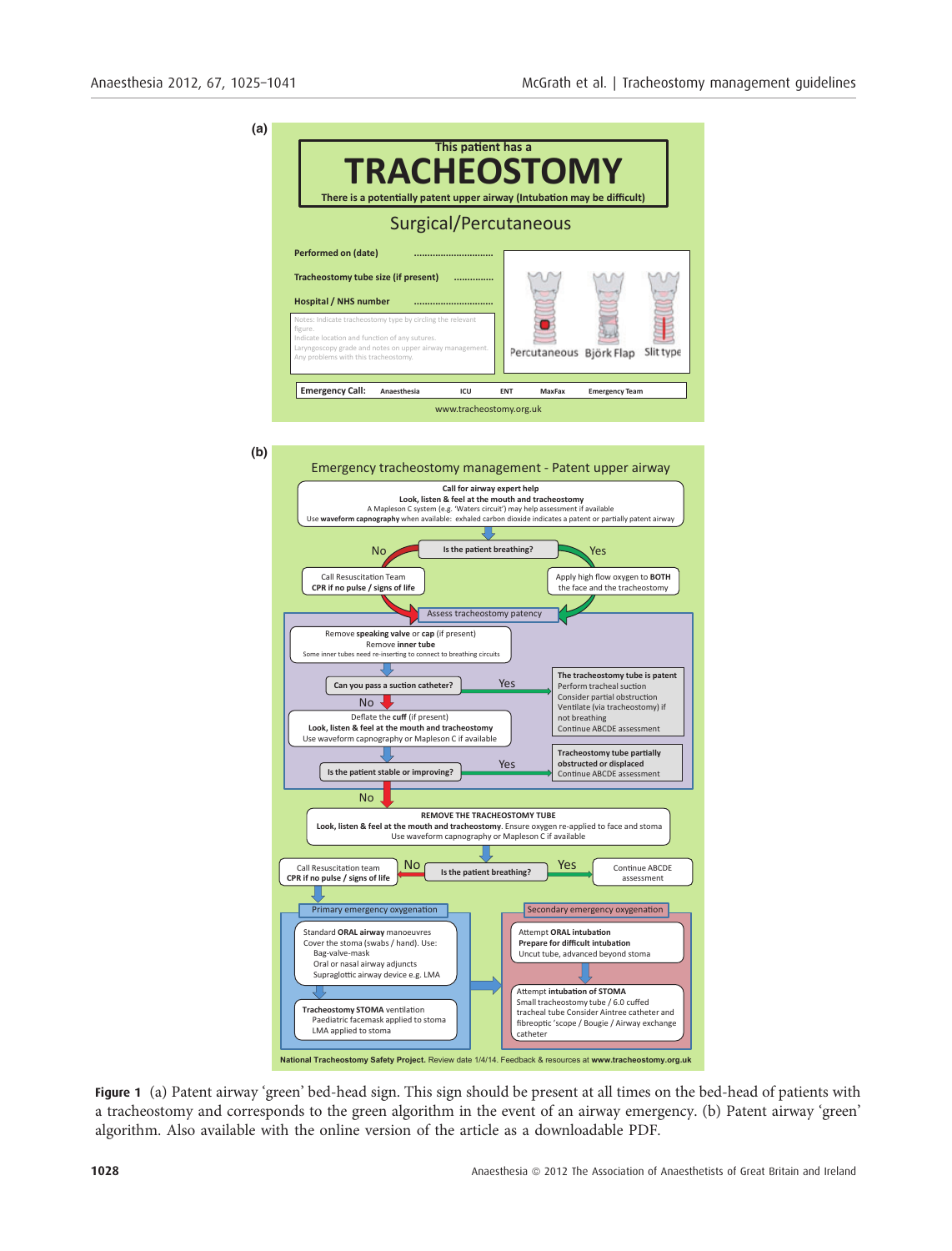**(a)**

| This patient has a<br><b>LARYNGECTOMY</b><br>and CANNOT be intubated or oxygenated via the mouth  |                                               |
|---------------------------------------------------------------------------------------------------|-----------------------------------------------|
| Follow the LARYNGECTOMY algorithm of breathing difficulties                                       |                                               |
| Performed on (date)                                                                               |                                               |
| Tracheostomy tube size (if present)<br>Hospital / NHS number                                      |                                               |
| Notes:<br>There may not be a tube in the stoma.<br>The trachea (wind pipe) ends at the neck stoma |                                               |
| <b>Emergency Call:</b><br>Anaesthesia<br>ICU                                                      | <b>ENT</b><br><b>Emergency Team</b><br>MaxFax |
| www.tracheostomy.org.uk                                                                           |                                               |
|                                                                                                   |                                               |
|                                                                                                   |                                               |



Figure 2 (a) Laryngectomy 'red' bed-head sign. This sign should be present at all times on the bed-head of patients who have had a laryngectomy and corresponds to the red algorithm in the event of an airway emergency. (b) Laryngectomy 'red' algorithm. Also available with the online version of the article as a downloadable PDF.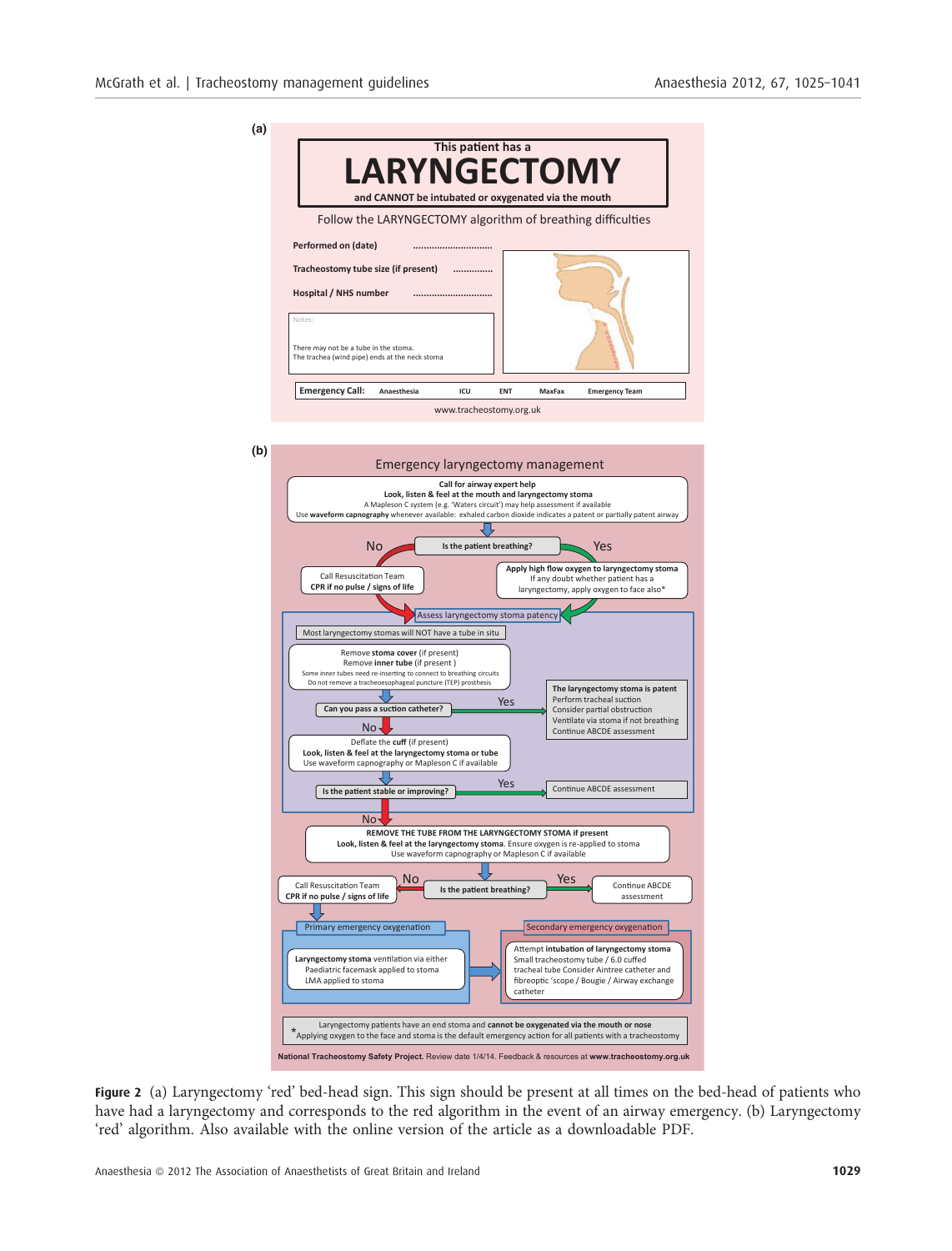Second, it was recognised that separate algorithms were needed for patients with a potentially patent upper airway and those with a laryngectomy [29]. However, it was also apparent that there would be a commonality, with the management of laryngectomy patients following the same steps as for tracheostomy patients, but without the upper airway elements. The advised series of actions in both algorithms should describe the simple, immediate assessment and management of blocked or displaced tubes and then progress towards more complex scenarios and advanced options should the patient not respond to simpler interventions.

The overall style of the algorithms was to be based on the highly successful flow charts produced by DAS to build on the success of previous guidance [19, 44], highlighting how effective emergency management requires careful advanced planning and a multi-disciplinary team approach [7, 8]. Two further principles were adopted from previous DAS work, supported by our critical incident reviews: oxygenation of the patient takes priority (not necessarily securing the airway immediately and definitively, unless required for oxygenation); and the best assistance should be sought early [15]. Ideally, this assistance would include other members of the multi-disciplinary team who are trained and competent to deal with tracheostomy emergencies [27, 45, 46], working in adequately equipped clinical environments [25, 31, 47–49].

There was debate as to how many algorithms were required to cover all clinical situations. The Working Party reviewed examples of detailed local algorithms focussing on specific elements of tracheostomy management (e.g. the blocked tube, the bleeding stoma, the patient receiving controlled ventilation). However, in contrast to these problem-specific approaches, the Working Party decided to develop a generic algorithm that would cover the vast majority of common and easily reversible clinical situations that arise whilst accepting that a number of special circumstances do exist (e.g. the critically ill patient in the intensive care unit or the patient who has undergone a complex tracheal reconstruction). It was felt that even in these complicated scenarios, adherence to certain key airway management principles would be beneficial, whilst also allowing training to be standardised [21, 50–52].

The Working Party recognised that competencies and training are likely to be divided between those of the primary and secondary responder. The primary responder (typically a nurse, junior doctor or allied health professional) needs to be guided to detect airway problems, to assess tracheostomy and airway patency and to provide basic emergency oxygenation. The secondary responder (typically an anaesthetist, intensivist, head and neck surgeon or specialist practitioner) will have skills in conventional airway management and will also be guided to use skills in managing the tracheostomy or stoma [53]. These skills could include difficult oral/nasal intubation techniques, the ability to use a fibreoptic 'scope to assess or replace tracheostomy tubes and the ability to perform and manage an emergency surgical airway or tracheostomy. It became clear that the algorithms required division into sections to reflect the differing skills of the responders.

Finally, the Working Party recognised that with all such guidance, the maximum benefits will be achieved through education. The algorithms themselves would provide only the reference point or focus for the wider educational process. Local adoption and local training will address many of the special circumstances encountered in individual clinical areas [54], and therefore webbased demonstrations and discussion of the algorithms along with other resources including workshops would be needed in the longterm.

The following section includes detailed discussion and explanation of the algorithms, which are shown in Figs 1a and 2a. The algorithms are applicable for any urgent or emergency situation that develops in a patient with a tracheostomy or laryngectomy. Adverse clinical signs may be reported or observed and may (or may not) be related to airway compromise. As with all unwell patients, the assessment of the airway occurs first.

## Patent upper airway: the 'green algorithm'

This algorithm (Fig. 1b) is paired with the green bedhead sign (Fig. 1a) and assumes a potentially patent upper airway, meaning that it is anatomically possible for the upper airway to connect to the trachea and thus theoretically allow ventilation by this route. This is in contrast to a laryngectomy. As the original reason for the tracheostomy may have been an upper airway that is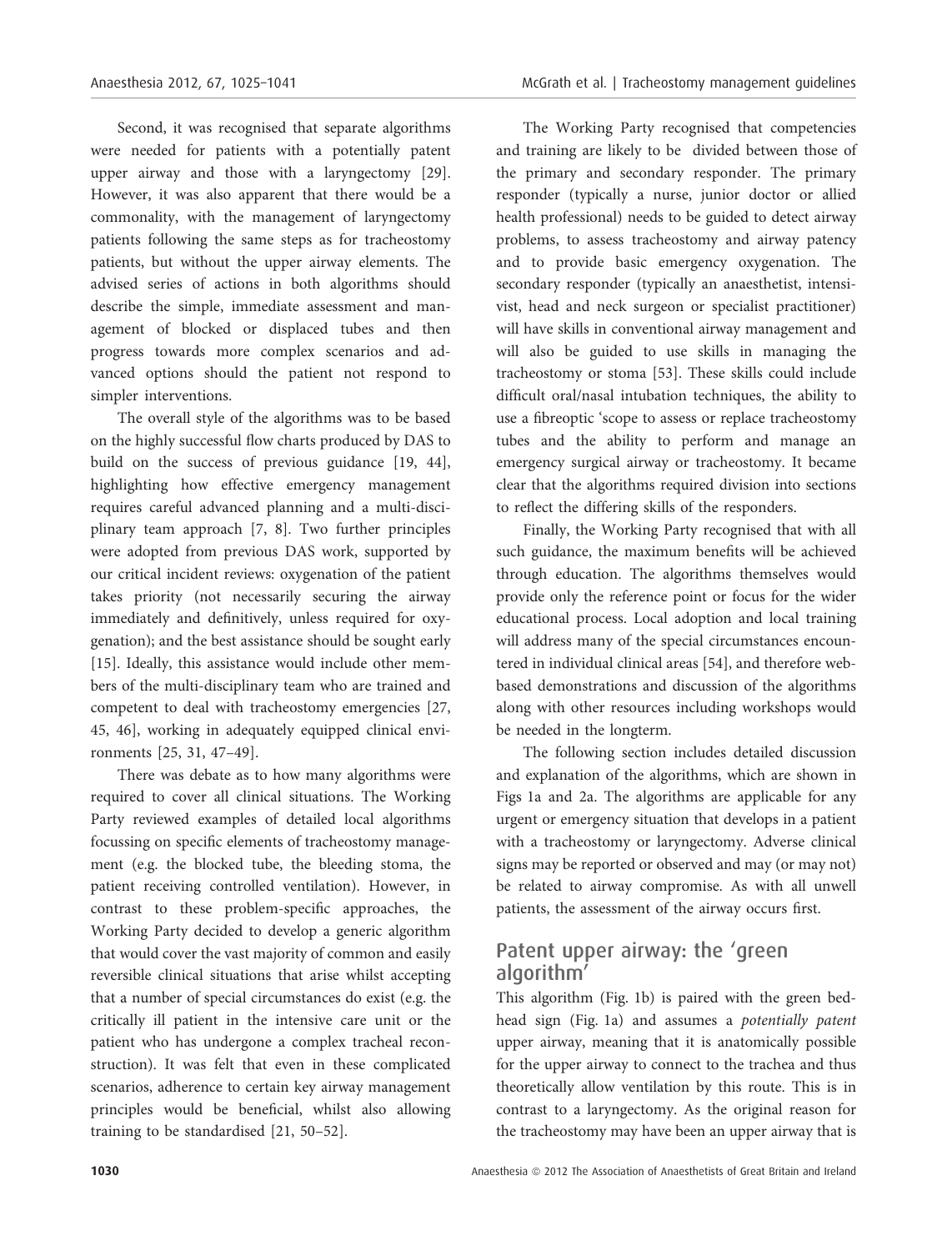difficult or impossible to manage, the paired green bedhead sign emphasises that the airway may be difficult and documents the original grade of laryngoscopy and any airway devices or techniques used successfully [55]. However, the majority of patients will have an upper airway that could be used in addition to the tracheostomy [3].

#### Help and equipment

The first step is to call for help. Who is called will depend on the patient, the responder and the location. The bed-head sign will display local details specific to this patient of whom to call and how to avoid delays. Clinical areas caring for patients with tracheostomies should be staffed and equipped to do so. This includes the provision of routine and emergency airway equipment. Most equipment should be at the bedside, usually in a dedicated emergency box [36, 56]. Additional equipment should also be summoned (Table 1). A fibreoptic 'scope should be available at all sites (including wards) where patients with a tracheostomy are cared for, and used either to enable inspection of the tube position, to assist in the replacement of the tube or to enable management of the upper airway [42, 57]. Specialist areas such as critical care will need a difficult intubation trolley, waveform capnography and a fibreoptic 'scope immediately available, as recommended in NAP4 [43].

#### Assessment of breathing

Following the principles of basic life support, the first clinical steps attempt to open the airway and look for evidence of breathing [28]. Tracheostomy patients will usually have two airways (the native upper airway and the tracheostomy) and clinical assessment takes place by looking, listening and feeling at the face and tracheostomy tube or stoma for 10 s, following basic upper airway opening manoeuvres. A Mapleson C anaesthetic breathing system (commonly referred to as a 'Waters circuit') can be used attached to a facemask placed over the face or tracheostomy stoma, or directly to the tracheostomy tube. The collapsible bag can offer visual confirmation to the presence of respiration if the bag is seen to move. This circuit also enables ventilation, but must be used only by those who are competent to do so, as harm may occur if the expiratory valve is left closed Table 1 Recommended bedside and emergency airway equipment for patients who have had a tracheostomy or laryngectomy.

#### Bedside equipment

- Humidification equipment
- Suction with selection of appropriate suction catheters
- Spare tracheostomy tubes
	- One the same size
- One tube one size smaller
- Clean pot for spare inner cannula
- Sterile water for cleaning the suction tube
- Scissors (and stitch cutter if tracheostomy tube is sutured)
- Water soluble lubricating jelly
- Sterile dressing pack
- Tracheostomy dressings
- Tracheostomy tapes
- Personal protective equipment (gloves, aprons, eye protection)
- Sterile gloves for performing deep suction
- Nurse call bell: the patient may be unable to call for help verbally
- Communication aids: the patient may not be able to verbalise
- Bedside equipment checklist
- Emergency equipment
	- Basic airway equipment oxygen masks, self inflating bags, oral and nasal airways
	- Advanced airway equipment laryngeal mask airways and laryngoscopes with appropriate tubes (arrest trolley or similar)
	- Capnography
	- $\bullet$  A fibreoptic 'scope<sup>2</sup>
	- $\bullet$  Tracheal dilators<sup>3</sup>
- Bougies

<sup>1,2</sup> Waveform capnography and a fibreoptic 'scope (suitable for immediate use) should be available for all patients with a tracheostomy. In critical care and specialist areas, these should be immediately available. For other ward areas, availability should be within minutes (e.g. on a cardiac arrest trolley). All staff caring for tracheostomy patients and those who respond to emergencies should know how to access and operate these devices around the clock.

<sup>3</sup> There is conflicting opinion on whether tracheal dilators are useful in an emergency. This should be agreed locally; influences include patients' characteristics, types of tracheostomy performed and clinicians' preference.

[58]. Waveform capnography is invaluable when managing airways and should be used at the beginning of the assessment [7, 8, 59, 60]. If the patient is breathing, high-flow oxygen should be applied to the face and tracheostomy. This will require two oxygen supplies, which may necessitate the use of the oxygen cylinder on the resuscitation trolley. Pulse oximetry can add valuable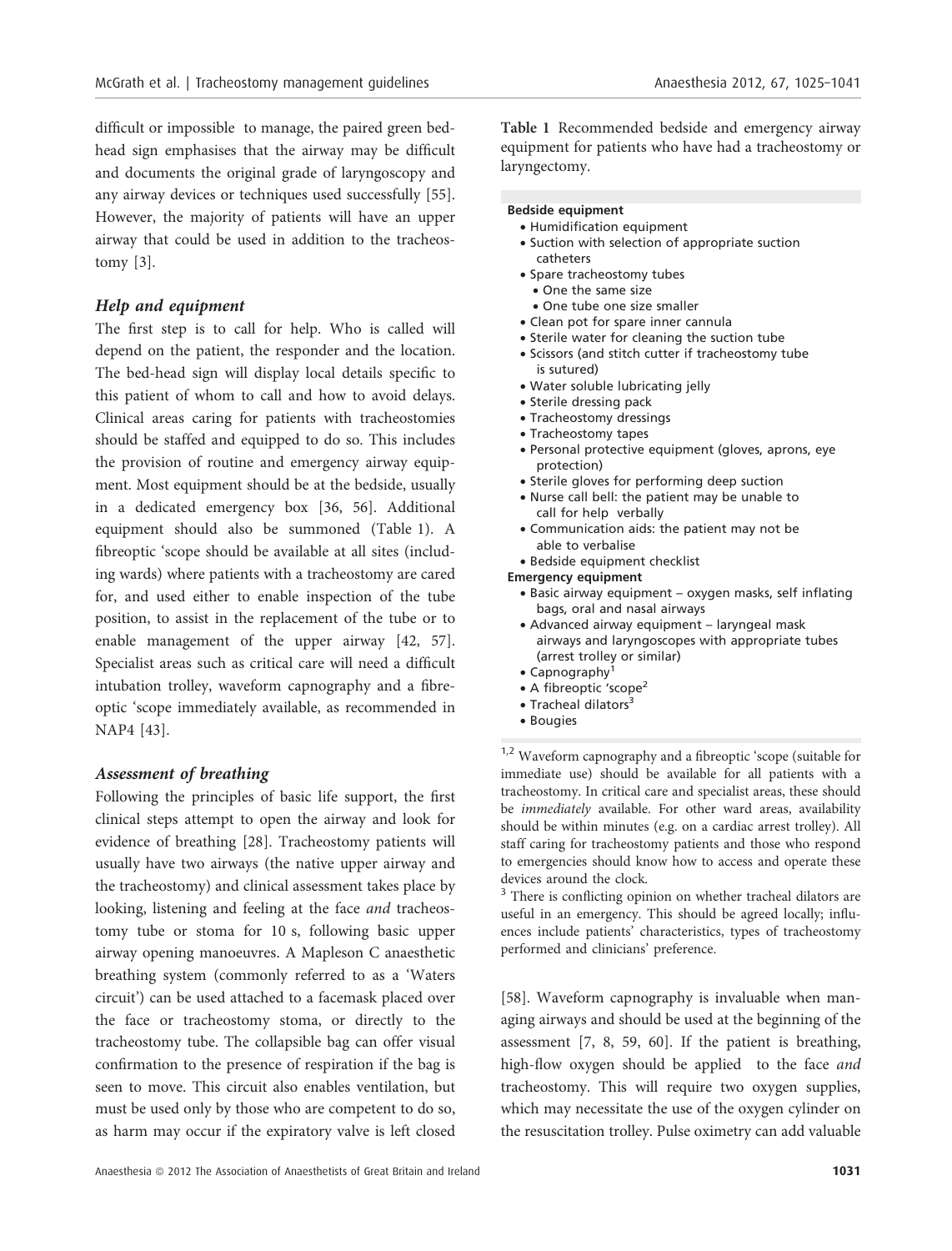information as to the success of interventions and to the urgency of subsequent interventions.

If the patient is not breathing (apnoea or occasional gasps) or there are no signs of life, then a pulse check must occur and cardiopulmonary resuscitation commenced as per published guidelines [28]. Note that in the course of such resuscitation, the steps outlined in the remainder of this algorithm should be employed, as a primary tracheostomy problem (e.g. tracheostomy tube blockage) may have led to the cardiorespiratory arrest.

#### Assessment of tracheostomy patency

With all resuscitation attempts and approaches to the critically ill, an assessment of airway patency is the first step of the familiar 'ABCDE' approach. Here, we have two airways to consider. Simple, easily reversible problems have caused significant morbidity and mortality in tracheostomy patients, including the presence of obstructing (decannulation) caps or obturators attached to the tracheostomy tubes [61–63]. Speaking valves can be used incorrectly (with an inflated, cuffed tube) and these, along with small humidifying devices (e.g. Swedish noses), can become blocked with secretions [64] (Fig. 3). Any such device attached to a tracheostomy tube must be removed in an emergency.

Inner tubes are increasingly used with tracheostomies and can significantly reduce the risk of tube occlusion with secretions, provided they are cared for and used appropriately [31, 65]. If a tracheostomy tube becomes blocked, simply removing the inner tube may resolve the obstruction. Inner tubes vary significantly in their design from single-use disposable tubes with or without fenestrations through to tubes that require a dedicated inner cannula to allow connection to standard 15-mm resuscitation and breathing circuits [66–69]. These inner tubes may need replacing after cleaning, as only then will connection to breathing circuits be possible. Unfamiliarity with equipment may lead to morbidity and mortality. Although there will always be a small number of patients who require bespoke devices, standardisation of the range of tracheal tubes within an organisation could be expected to reduce these errors [70].

Passing a suction catheter via the tracheostomy will establish whether or not the airway is patent along its length and also allow therapeutic suction to be performed [71, 72]. The suction catheter needs to pass easily beyond the tracheostomy tube tip and into the trachea, and the depth of insertion will depend on the length of the tube in situ [73–75]. Gum-elastic bougies or similar introducers should be avoided as these stiffer devices are more likely to create a false passage if the tracheal tube tip is partially displaced [76–78] (Fig. 4). Soft suction catheters will not advance sufficiently into the pre-tracheal tissues [79–82].

The algorithm makes proper distinction between using hand ventilation (by attaching an anaesthetic breathing system to the tracheostomy tube) for resuscitation and its use for diagnosing airway patency. The



Figure 3 Devices that may be attached to a tracheostomy tube. (a) Decannulation cap. (b) Speaking valves. (c) 'Swedish nose' humidifier.



Figure 4 Left-hand figure shows a partially displaced tracheostomy tube with the cuff obstructing the trachea. The right-hand figure shows complete displacement into the soft tissues of the anterior neck (a 'false passage').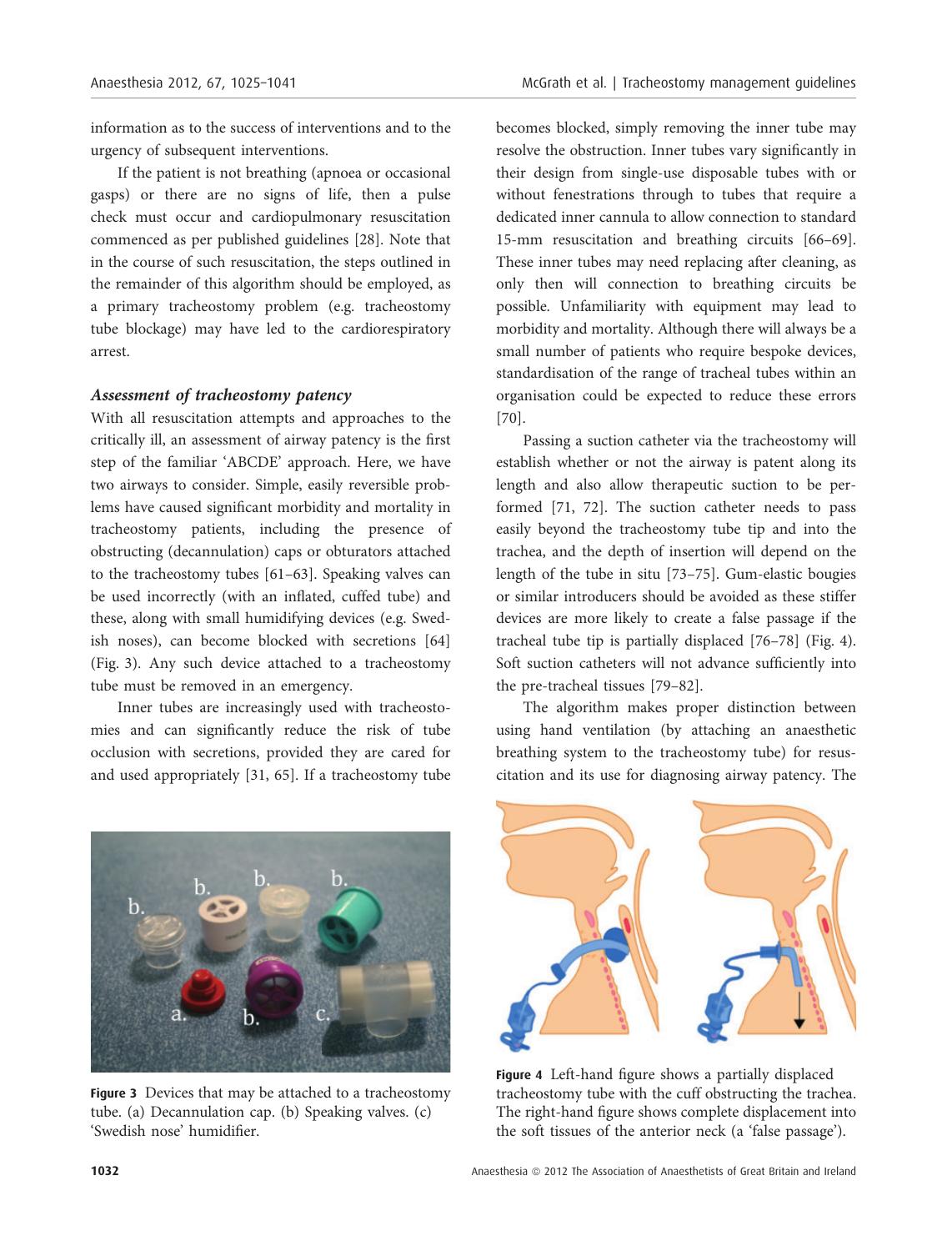former is acceptable and the latter is not. There have been several incidents, including deaths, where vigorous attempts at ventilation via a displaced tracheostomy tube have caused significant surgical emphysema, making access to the neck increasingly difficult [7, 83–86]. This situation is made worse if a fenestrated tube becomes partially displaced [87, 88]. Therefore, it is recommended only to use gentle hand ventilation if required, and only after the tracheostomy has been confirmed to be patent using a suction catheter.

If the suction catheter passes easily into the trachea, then the tracheostomy tube can be regarded as patent and the 'ABCDE' assessment can continue as per standard guidelines. If the patient is apnoeic, effective ventilation via the tracheostomy will require an inflated cuff (with un-fenestrated inner tube if necessary) to seal the trachea and allow positive pressure to be delivered to the lungs.

If the suction catheter will not pass, the tube is blocked or displaced [83]. Deflating the distal cuff, if present, may allow airflow past a partially displaced tracheostomy tube to the upper airways [89–91] (Fig. 4). In the special circumstance of early post-procedural haemorrhage (complicating up to 5% of tracheostomies) leaving the cuff inflated may cause a tamponade effect, reducing bleeding [92]. Reassessment of both the tracheostomy and the upper airways will determine if the airways are now patent. If cuff deflation improves the clinical condition then the responder can continue the 'ABCDE' assessment and await experienced assistance. Here, although the tracheostomy tube may still be (partially) occluded or displaced, there is sufficient air entry to ensure some clinical stability.

#### Removal of the tracheostomy tube

If a suction catheter cannot be passed and deflating the cuff fails to improve the clinical condition, the tracheostomy tube may be completely blocked or displaced, and the patient cannot breathe around the tube adequately [93]. Continued attempts at 'rescue' ventilation will not be effective as the airway is obstructed and the tracheostomy tube should be removed. Although there may be concerns about the consequences of removing a tracheostomy tube at this stage (especially from a patient with a difficult or obstructed upper airway, or one whose tracheostomy is known to be

difficult) [94, 95], when faced with a deteriorating patient with an obstructed airway, a non-functioning tracheostomy offers no benefit, with considerable potential for harm [36, 89, 96–98]. Following tracheostomy tube removal, reassessment at both airways (mouth and trachea) is required, ensuring oxygen is reapplied to face and stoma [36, 98, 99]. These actions may resolve the airway problem and if the patient is breathing and improving, ABCDE assessment continues. Definitive management of the airway (re-insertion of a tracheostomy or oral tube) is not necessarily required immediately if the patient is not hypoxic. Insertion of an airway device may require expertise and equipment, and harm has resulted from inappropriate attempts to manipulate the stoma blindly when not required [66, 76].

The special circumstance of a known difficult or obstructed upper airway, or previously difficult-to-insert tracheostomy, may necessitate a fibreoptic inspection of the tube whilst it remains in situ, in preference to its prompt removal. This is only relevant where appropriate equipment and expertise is immediately available and the patient is clinically stable [34, 66, 94, 95]. This should not delay the removal of a blocked or displaced tube when faced with a deteriorating patient.

#### Emergency oxygenation

If the patient fails to improve after removing the tracheostomy tube, primary emergency oxygenation may be achieved by the oro-nasal route, the tracheostomy stoma or by both routes. Most first responders will correctly attempt to manage the airway as they would in any apnoeic patient, but must remember to occlude the tracheal stoma to maximise the possibility of effective ventilation [100, 101]. Ventilation can also be achieved via the stoma using a small, paediatric facemask or a laryngeal mask airway (LMA) applied to the skin [102– 105]. To achieve this, occlusion of the upper airway by closing the nose and mouth may be required if there is a large leak [101]. The goal remains oxygenation, and formal insertion of an airway device may not be required – a situation analogous to prioritising oxygenation and not intubation at every cardiac arrest [28].

If effective oxygenation or ventilation cannot be achieved, secondary emergency oxygenation manoeuvres are required. These are advanced techniques and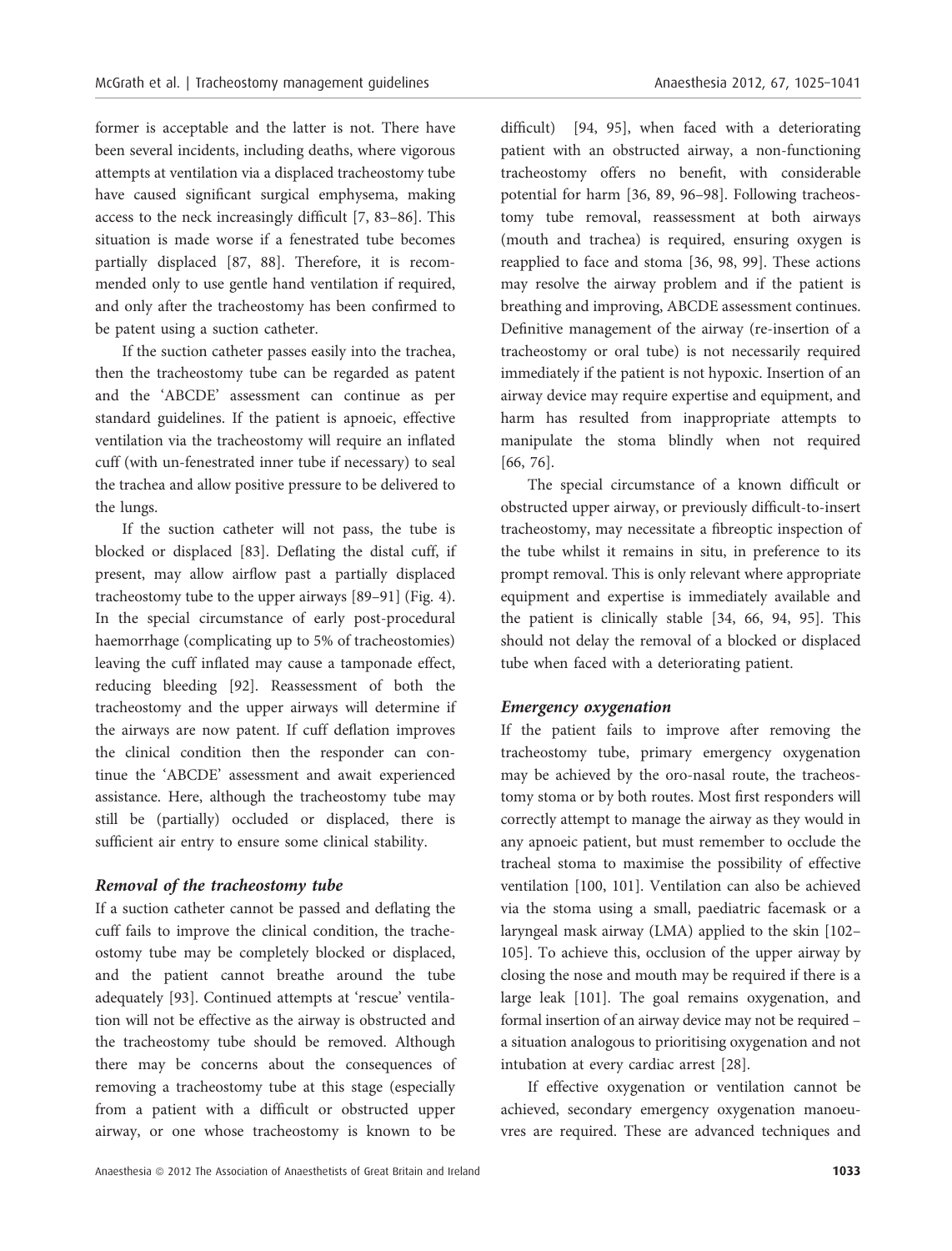the choice will depend on the patient, the responders and the equipment available [33, 53, 66, 106, 107]. These are likely to be dire clinical situations and separate airway teams may be appropriate – one working at the head/face and one working on the neck. Oral intubation may be possible and, if so, a long (i.e. uncut) tube can be used and advanced beyond the stoma to bypass the hole in the anterior tracheal wall (Fig. 5).

It may be more appropriate to attempt intubation of the tracheostomy stoma at this point, for example in an established tracheostomy or if the upper airway is known to be difficult [108]. Simple re-insertion of a smaller tracheostomy tube or tracheal tube may establish a patent airway, although a 'deeper' stoma may require more advanced techniques [109, 110]. Where possible, a fibreoptic 'scope should be used to facilitate placement of an airway catheter (e.g. Aintree catheter) or bougie, or to allow an tracheal or tracheostomy tube to be 'railroaded' into the trachea and help to ensure correct placement [34, 42, 66]. In an emergency situation without availability of a fibreoptic 'scope, blind or digitally assisted placement of a bougie may be helpful, but risks malposition [111, 112].

The use of waveform capnography in establishing effective ventilation via a patent airway has been reinforced by recent guidelines and capnography should be available for hospitalised patients in a resuscitation attempt regardless of location [60, 113, 114].

## Laryngectomy: the 'red algorithm'

This algorithm is paired with the red bed-head sign and indicates that the patient does not have an upper airway in continuity with the lungs. The principles of the algorithm are the same, without the conventional upper airway management steps. Patients with laryngectomies usually do not have a tracheostomy tube in situ, but may have other devices inserted into their airways to allow speech via the oesophagus (tracheo-oesophageal puncture 'TEP' valves). These devices should not be removed [115] (Fig. 6). The exclusion of the upper airway means laryngectomy patients will not obstruct their airway when laying flat on their back and aspiration of gastric contents is not a concern. In the context of cardiopulmonary resuscitation, chest compressions will generate more significant tidal volumes owing to a reduction in dead space [116]. Oxygen insufflation without ventilation may be reasonably efficacious if ventilation is difficult.

There are around ten times as many surgical tracheostomies as laryngectomies performed in England [1]. When percutaneously formed tracheostomies are also taken into consideration, the likelihood that an airway stoma encountered in an emergency situation is a laryngectomy is between one in 20 and one in 30. A patient with a tracheostomy is more likely to come to harm by not having oxygen applied to the face if confusion surrounds the nature of the stoma. The default emergency action is to apply oxygen to the face



Figure 5 An uncut tube is advanced beyond the stoma to allow effective ventilation. Care must be taken to avoid an endobronchial intubation.



Figure 6 Devices relevant to laryngectomy. (Published with the consent of the patients where applicable). (a) Stoma 'button'. (b) Buchannon bib. (c) Tracheooesophageal puncture (TEP) valve schematic with valve visible through stoma.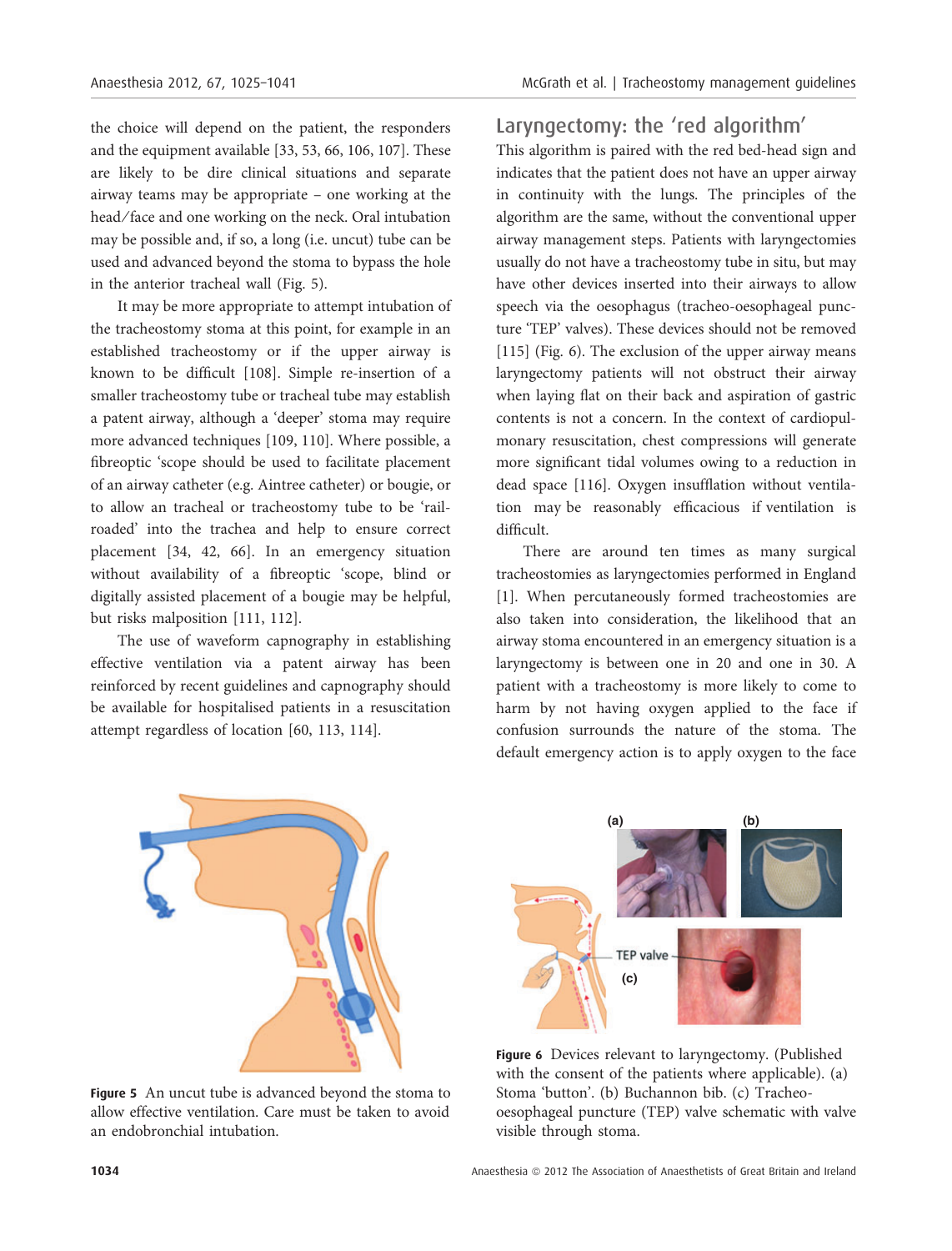and the stoma for all neck breathers when there is any doubt as to the nature of a stoma. Any oxygen applied to the upper airway can be removed in the case of a laryngectomy, once this has been confirmed to be the case. Ventilation via laryngectomy stomas can be achieved using paediatric facemasks or LMAs applied to the anterior neck [103].

## **Discussion**

It is not possible to conduct controlled studies in the emergency airway situation and as such, these guidelines represent expert opinion and experience, supported by the best available evidence where possible [117, 118].

There are numerous local and regional guidelines available [119–126, Warrington and Halton Hospitals NHS Foundation, Personal communication, 2010; Countess of Chester tracheostomy policy, Personal communication, 2010]. Their focus ranges from information for patients or their relatives who have tracheostomies or laryngectomies through to routine nursing care. Others offer more comprehensive teaching on all aspects of care and include algorithms for emergency management. Although some guidelines cite published articles in support of some of their recommendations, as far as can be ascertained, no other guideline has evaluated this evidence using representatives of key national bodies, followed by peer review by members of those bodies. As a result, specific differences with other guidelines are evident. In our algorithms:

- 1 Waveform capnography has a prominent role at an early stage in emergency management.
- 2 Oxygenation of the patient is prioritised.
- 3 Trials of ventilation via a potentially displaced tracheostomy tube to assess patency are avoided.
- 4 Suction is only attempted after removing a potentially blocked inner tube.
- 5 Oxygen is applied to both potential airways.
- 6 Simple methods to oxygenate and ventilate via the stoma are described.
- 7 A blocked or displaced tracheostomy tube is removed as soon as this is established, not as a 'last resort'.

In addition, previous guidance for tracheostomy emergencies has generally not been published as an algorithm, making it difficult to follow in emergency situations. Where algorithms have been used, they are often complex and not easily followed when tested in simulated emergencies. No algorithms were colour coded and none are presented paired with bed-head signs. No emergency guidance was applicable to all situations (critical care, controlled ventilation, surgical vs percutaneous tracheostomy, community patients) and many offered no 'Plan B' if the initial measures failed to resolve the situation.

The full impact of any guidelines requires their dissemination and adoption through teaching, and incorporation into relevant local and national programmes [21, 44, 52, 127]. Today's wards and critical care units are staffed with doctors with less experience and reduced exposure to difficult airways. This is due to numerous factors including a reduction in the number of difficult airways that present late, shorter working hours, better airway equipment, increased use of supraglottic airways and a reduction in training opportunities [54, 59, 128–134]. It is essential that frontline medical, nursing and allied health staff are competent to manage and assist with tracheostomy and other related airway emergencies if they work in a relevant clinical area [31, 38, 53, 135–140].

Staff with limited exposure to these patients may find it difficult to maintain adequate skills [10, 11, 24, 141]. Organisational changes within trusts to place tracheostomy and laryngectomy patients on to designated wards will concentrate skills, experience and equipment and provide relevant and consistent medical support, with improvements in patient care described [27, 48, 49, 142–146].

Essential equipment should be immediately available at the patient's bedside, including spare inner tubes and tracheostomy tubes, appropriate suction and basic airway management devices [147, 148]. The full list of recommended bedside equipment in various clinical situations can be found at http://www.tracheostomy. org.uk (summarised in Table 1). Waveform capnography must be available, supported by training to ensure appropriate connection to a breathing circuit and correct interpretation [7–9, 59, 149–152]. Capnography modules are becoming available on resuscitation trolleys and defibrillators and this must be encouraged and supported [28, 60, 113]. The NAP4 study recently reported that 50% of airway-related deaths in critical care were associated with tracheostomy displacement and that use of capnography could have prevented more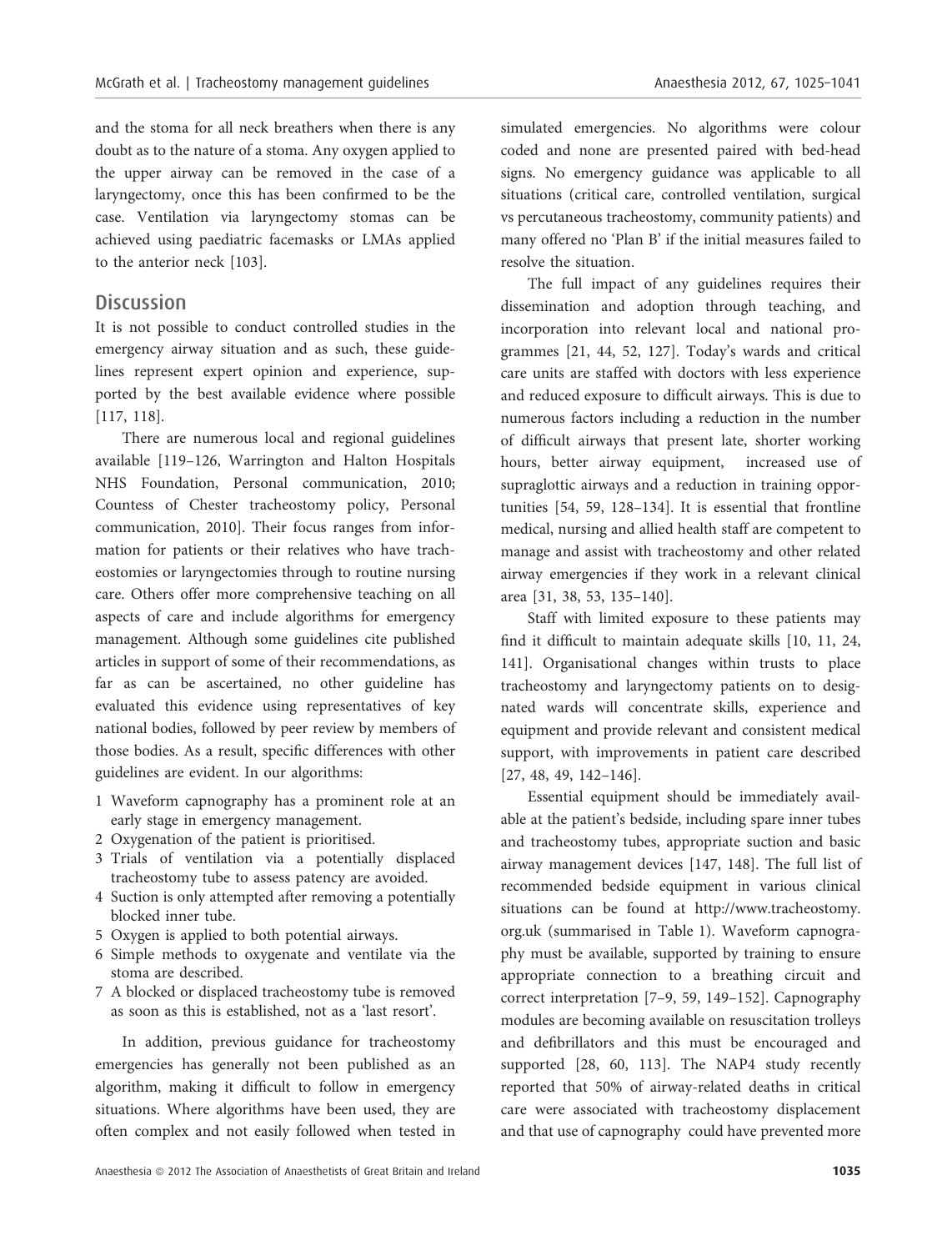than 80% of such deaths [8]. The universal availability, use and interpretation of capnography in critical care units and emergency departments can be expected to reduce morbidity and mortality of both neck-breathing patients and those requiring more conventional airway management. It is now recommended that all patients whose lungs are ventilated via a tracheostomy have continuous waveform capnography monitoring [7, 8, 60, 113, 114] and this should enable prompt diagnosis of tube blockage or displacement. In patients who are not ventilator-dependant, there may still be an argument for use of capnography [60], but more active hospitalised patients may find that capnography restricts their movement or adds weight to the tube, which may even contribute to displacement. The benefits of waveform capnography in assessing the patency of an airway are clear. At the very least, it should be in use for patients whose lungs are ventilated via tracheostomy or laryngectomy and immediately available for those who are not attached to a ventilator.

## Further developments

Following trials of the resources in the community, some members of the Working Party recognised the need for a simplified algorithm, without the advanced airway manoeuvres applicable for a hospital situation [11, 153, 154]. These would be suitable for non-hospital or isolated sites or non-medically qualified carers. This guidance, along with specific paediatric and community resources, is currently being developed.

## Conclusion

By highlighting some of the problems associated with tracheostomy management, these algorithms, supported by accessible resources, aim to improve the safety and emergency management of neck-breathing patients. As with other DAS and Resuscitation Council (UK) guidance, these guidelines will undergo regular review and update further to improve standards through reflection, audit and research where possible. This includes lessons learned from moving and handling precarious airway devices in the operating theatre environment, addressing shortcomings in tracheostomy tube design, selection and fixation [155], adequately equipping appropriate clinical areas and ensuring that all staff have access to appropriate education before

being exposed to patients with tracheostomies and laryngectomies.

## Acknowledgements

We are indebted to the following organisations and individuals for comments and advice on early versions of the manuscript and algorithms and for their input into the wider resources and remit of the project:

Difficult Airway Society: Dr Ellen O'Sullivan (President), Dr Atul Kapilla (Secretary), Prof Jaideep Pandit (Scientific Officer)

Royal College of Anaesthetists: Dr Peter Nightingale (President), Dr Tim Cook (NAP advisor to the RCoA)

Intensive Care Society: Dr Simon Baudouin (Standards Committee chair), Dr Andrew Bodenham (ICS Tracheostomy Standards Author), Dr Andrew Bentley (Council member)

ENT UK: Mr Andrew McCombe (Honorary Secretary), Mr Vinidh Paleri, Mr Paul Pracy and Mr Richard Wight (Head & Neck Committee)

BAOMS: Prof Simon Rogers (Chair, Clinical Effectiveness Committee)

RCSLT: Mrs Sarah Wallace & Mrs Susan McGowan (Expert Advisors)

CSP: Mrs Cathy Sandsund (ACPRC Research Officer), Mr David McWilliams (ACPRC Critical Care Champion)

RCN: Sr Rachel Binks (Chair, Critical Care Steering Committee)

CEM: Prof Jonathan Benger (Chair, Clinical Effectiveness Committee and Emergency Airway Lead)

NPSA: Mrs Joan Russell (Head of Patient Safety, Anaesthesia and Surgery); Mrs Fran Watts (Patient Safety Lead, Surgery)

Resuscitation Council (UK): Dr Carl Gwinnutt, Dr Jerry Nolan, Dr Jasmeet Soar (on behalf of the Executive Committee)

With thanks to all Working Party members, especially:

Sr Sam Westwell, Nurse Consultant in Critical Care, Salford Royal Hospitals FT; Dr Anna Perks, Consultant Anaesthetist, Salford Royal Hospitals FT; Dr Jane Eddleston, Consultant Intensivist, Central Manchester FT; Dr Bernard Foex, Consultant Intensivist, Central Manchester FT; Dr Irfan Chaudry, Consultant Intensivist, Royal Preston Hospital; Dr Ben Slater, Consultant Anaestheist, NHS Fife; Dr Cath Roberts, Consultant in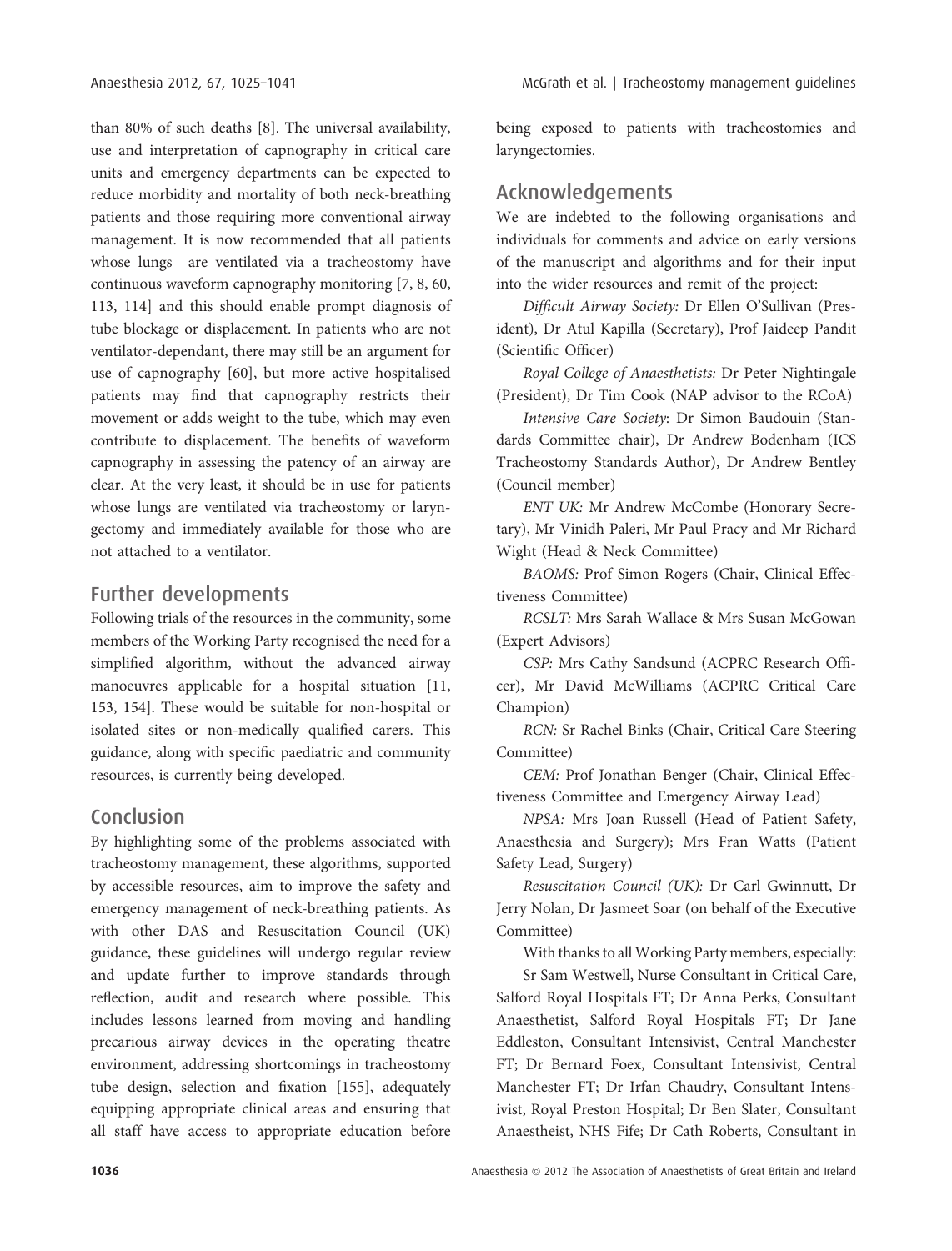Emergency & Intensive Care Medicine, Royal Preston Hospital; Sr Elaine Grainger, Critical Care Outreach, UHSM; and CN Tim Baker, AICU Practice Educator, UHSM

#### Competing interests

The National Tracheostomy Safety Project has received funding from the ICS and assistance from the RCoA (allowed use of in-house programmers) specifically to contribute towards the e-Learning for Healthcare modules that were developed as part of this project.

The project has also received sponsorship from the following companies: Smiths-Medical (Portex); Cook; Kapitex; Ambu a-scope; Olympus; Astellas Pharma; and Pfizer. This sponsorship has specifically been used to reduce the cost of medical, nursing and allied health staff attending our tracheostomy safety courses and has not influenced the production or development of these resources. No individual or organisation has benefitted financially from this project.

## Disclaimer

These guidelines should not constitute a minimum standard of practice nor should they be regarded as a substitute for good clinical judgement.

#### References

- 1. HES Online. Hospital episode statistics. http://www.hesonline. nhs.uk (accessed August 01 ⁄ 07 ⁄ 2011).
- 2. Mallick A, Bodenham AR. Tracheostomy in critically ill patients. European Journal of Anaesthesiology 2010; 27: 676–82.
- 3. Byard RW, Gilbert JD. Potentially lethal complications of tracheostomy: autopsy considerations. American Journal of Forensic Medicine and Pathology 2011; 32: 352–4.
- 4. Kapadia FN, Bajan KB, Raje KV. Airway accidents in intubated intensive care unit patients: an epidemiological study. Critical Care Medicine 2000; 28: 659–64.
- 5. Kapadia FN, Bajan KB, Singh S, Mathew B, Nath A, Wadkar S. Changing patterns of airway accidents in intubated ICU patients. Intensive Care Medicine 2001; 27: 296–300.
- 6. Littlewood KE. Evidence-based management of tracheostomies in hospitalized patients. Respiratory Care 2005; 50: 516–8.
- 7. Cook TM, Woodall N, Frerk C, on behalf of the Fourth National Audit Project. Major complications of airway management in the UK: results of the fourth national audit project of the royal college of Anaesthetists and the difficult airway society. Part 1: Anaesthesia. British Journal of Anaesthesia 2011; 106: 617–31.
- 8. Cook TM, Woodall N, Harper J, Benger J, on behalf of the Fourth National Audit Project. Major complications of airway management in the UK: results of the fourth national audit project of the royal college of Anaesthetists and the difficult airway

society. Part 2: intensive care and emergency departments. British Journal of Anaesthesia 2011; 106: 632–42.

- 9. Thomas AN, McGrath BA. Patient safety incidents associated with airway devices in critical care: a review of reports to the UK national patient safety agency. Anaesthesia 2009; 64: 358– 65.
- 10. McGrath BA, Thomas AN. Patient safety incidents associated with tracheostomies occurring in hospital wards: a review of reports to the UK national patient safety agency. Postgraduate Medical Journal 2010; 86: 522–5.
- 11. Paul F. Tracheostomy care and management in general wards and community settings: literature review. Nursing in Critical Care 2010; 15: 76–85.
- 12. Hackeling T, Triana R, Ma OJ, Shockley W. Emergency care of patients with tracheostomies: a 7-year review. American Journal of Emergency Medicine 1998; 16: 681–5.
- 13. Valentin A, Capuzzo M, Guidet B, et al. Patient safety in intensive care: results from the multinational Sentinel Events Evaluation (SEE) study. Intensive Care Medicine 2006: 32: 1591–8.
- 14. El-Sayed IH, Ryan S, Schell H, Rappazini R, Wang SJ. Identifying and improving knowledge deficits of emergency airway management of tracheotomy and laryngectomy patients: a pilot patient safety initiative. International Journal of Otolaryngology 2010; 2010: 638–742.
- 15. Henderson JJ, Popat MT, Latto IP, Pearce AC. Difficult airway society guidelines for management of the unanticipated difficult intubation. Anaesthesia 2004: 59: 675-94.
- 16. Frova G. The difficult intubation and the problem of monitoring the adult airway. Italian Society of Anesthesia, Resuscitation, and Intensive Therapy (SIAARTI). Minerva Anestesiologica 1998; 64: 361–71.
- 17. Goldmann K, Braun U. Airway management practices at German university and university-affiliated teaching hospitals equipment, techniques and training: results of a nationwide survey. Acta Anaesthesiologica Scandanavica 2006; 50: 298– 305.
- 18. Crosby ET, Cooper RM, Douglas MJ, et al. The unanticipated difficult airway with recommendations for management. Canadian Journal of Anaesthesia 1998; 45: 757–76.
- 19. Practice guidelines for management of the difficult airway. A report by the American society of Anesthesiologists task force on management of the difficult airway. Anesthesiology 1993; 78: 597–602.
- 20. Practice guidelines for management of the difficult airway: an updated report by the American society of Anesthesiologists task force on management of the difficult airway. Anesthesiology 2003; 98: 1269–77.
- 21. Frova G, Sorbello M. Algorithms for difficult airway management: a review. Minerva Anestesiologica 2009; 75: 201–9.
- 22. Benumof JL. Management of the difficult adult airway. With special emphasis on awake tracheal intubation. Anesthesiology 1991; 75: 1087–110.
- 23. Halfpenny W, McGurk M. Analysis of tracheostomy-associated morbidity after operations for head and neck cancer. British Journal of Oral and Maxillofacial Surgery 2000; 38: 509–12.
- 24. Heafield S, Rogers M, Karnik A. Tracheostomy management in ordinary wards. Hospital Medicine 1999; 60: 261–2.
- 25. Norwood MG, Spiers P, Bailiss J, Sayers RD. Evaluation of the role of a specialist tracheostomy service. From critical care to outreach and beyond. Postgraduate Medical Journal 2004; 80: 478–80.
- 26. NPSA. Protecting patients who are neck breathers (Patient safety information leaflet 0149) March 2005. http://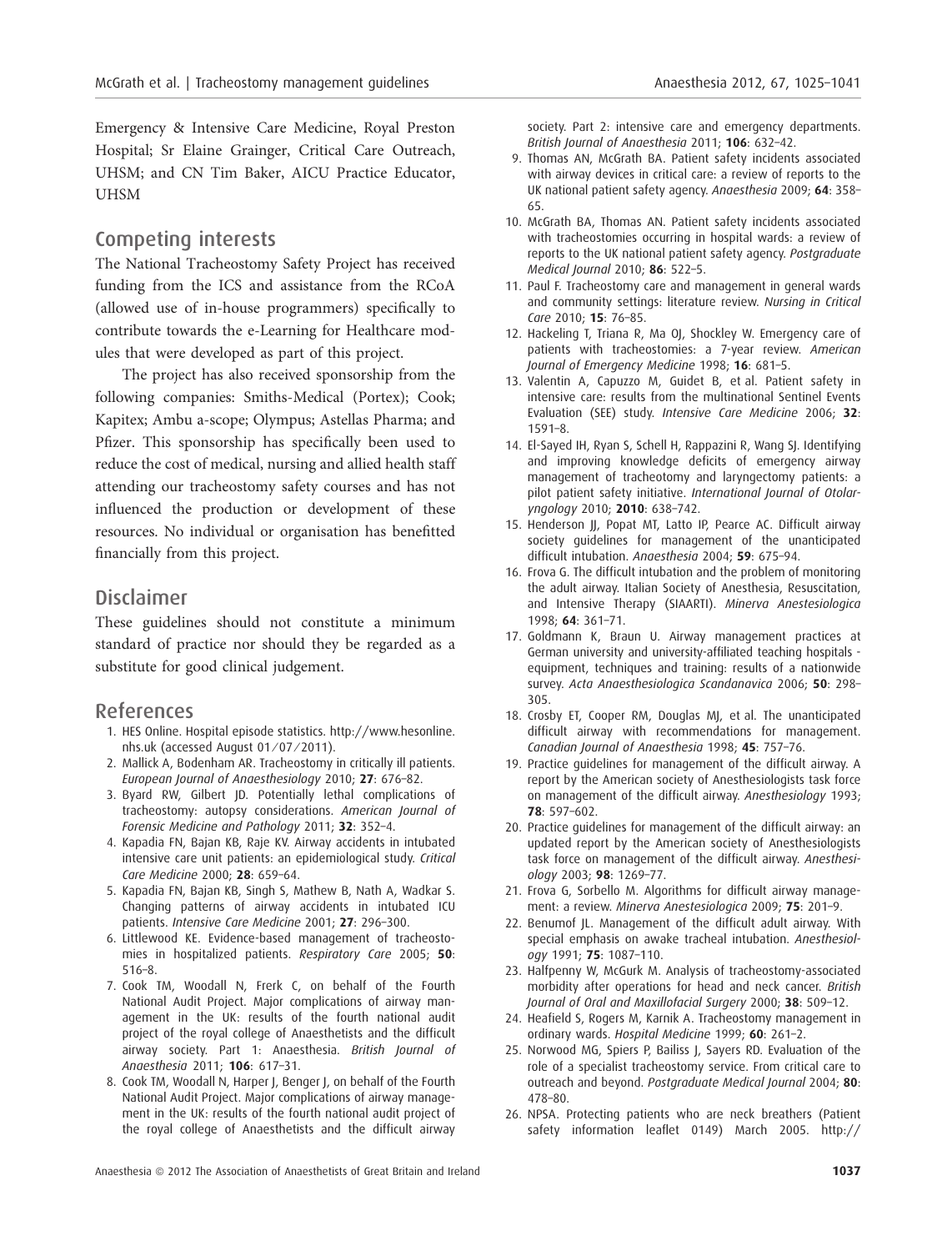www.nrls.npsa.nhs.uk/resources/?entryid45 = 59793 (accessed 22 ⁄ 07 ⁄ 2011).

- 27. Tobin AE, Santamaria JD. An intensivist-led tracheostomy review team is associated with shorter decannulation time and length of stay: a prospective cohort study. Critical Care 2008; 12: R48.
- 28. Nolan JP, Soar J, Zideman DA, et al. European resuscitation council guidelines for resuscitation 2010 section 1. executive summary. Resuscitation 2010; 81: 1219-76.
- 29. Brook I. A physician's personal experience as a neck breather needing emergency care. American Journal of Emergency Medicine 2011; 29: 233–4.
- 30. Difficult Airway Society. Airway alert form. 2009. http:// www.das.uk.com/guidelines/downloads.html (accessed 03 ⁄ 08 ⁄ 2011).
- 31. Intensive Care Society. Standards for the care of adult patients with a temporary tracheostomy. 2008. http://www.ics.ac.uk/ intensive\_care\_professional/standards\_and\_quidelines/care of the adult patient with a temporary tracheostomy 2008 (accessed 03 ⁄ 07 ⁄ 2011).
- 32. Crawley BE. The complications of tracheostomy. Middle East Journal of Anaesthesiology 1982; 6: 605–18.
- 33. Mirza S, Cameron DS. The tracheostomy tube change: a review of techniques. Hospital Medicine 2001; 62: 158–63.
- 34. Young JS, Brady WJ, Kesser B, Mullins D. A novel method for replacement of the dislodged tracheostomy tube: the nasogastric tube ''guidewire'' technique. Journal of Emergency Medicine 1996; 14: 205–8.
- 35. Bjork VO. Partial resection of the only remaining lung with the aid of respirator treatment. Journal of Thoracic and Cardiovascular Surgery 1960; 39: 179-88.
- 36. Seay SJ, Gay SL, Strauss M. Tracheostomy emergencies. American Journal of Nursing 2002; 102: 59–63.
- 37. Burke A. The advantages of stay sutures with tracheostomy. Annals of the Royal College of Surgeons of England 1981; 63: 426–8.
- 38. Lavery GG, McCloskey BV. The difficult airway in adult critical care. Critical Care Medicine 2008; 36: 2163–73.
- 39. Hazard P. Tracheostomy. In: Webb A, Shapiro M, Singer M, Suter P, eds. Oxford Textbook of Critical Care 1999. Oxford: Oxford University Press, 1305–8.
- 40. Quigley RL. Tracheostomy -an overview. Management and complications. British Journal of Clinical Practice 1988; 42: 430– 4.
- 41. Waldron J, Padgham ND, Hurley SE. Complications of emergency and elective tracheostomy: a retrospective study of 150 consecutive cases. Annals of the Royal College of Surgeons of England 1990; 72: 218–20.
- 42. Rajendram R, McGuire N. Repositioning a displaced tracheostomy tube with an Aintree intubation catheter mounted on a fibre-optic bronchoscope. British Journal of Anaesthesia 2006; 97: 576–9.
- 43. Weiss YG, Deutschman CS. The role of fiberoptic bronchoscopy in airway management of the critically ill patient. Critical Care Clinics 2000; 16: 445–51.
- 44. Peterson GN, Domino KB, Caplan RA, Posner KL, Lee LA, Cheney FW. Management of the difficult airway: a closed claims analysis. Anesthesiology 2005; 103: 33-9.
- 45. Russell C, Harkin H. The benefits of tracheostomy specialist nurses. Nursing Times 2001; 97: 40–1.
- 46. Arora A, Hettige R, Ifeacho S, Narula A. Driving standards in tracheostomy care: a preliminary communication of the St Mary's ENT-led multi disciplinary team approach. Clinical Otolaryngology 2008; 33: 596-9.
- 47. Docherty B, Bench S. Tracheostomy management for patients in general ward settings. Professional Nurse 2002; 18: 100–4.
- 48. Fernandez R, Bacelar N, Hernandez G, et al. Ward mortality in patients discharged from the ICU with tracheostomy may depend on patient's vulnerability. Intensive Care Medicine 2008; 34: 1878–82.
- 49. Lewis T, Oliver G. Improving tracheostomy care for ward patients. Nursing Standard 2005; 19: 33-7.
- 50. Borges BC, Boet S, Siu LW, et al. Incomplete adherence to the ASA difficult airway algorithm is unchanged after a high-fidelity simulation session. Canadian Journal of Anaesthesia 2010; 57: 644–9.
- 51. Crosby E. The role of simulator-based assessments in physician competency evaluations. Canadian Journal of Anaesthesia 2010; 57: 627–35.
- 52. Stringer KR, Bajenov S, Yentis SM. Training in airway management. Anaesthesia 2002; 57: 967–83.
- 53. Walz JM, Zayaruzny M, Heard SO. Airway management in critical illness. Chest 2007; 131: 608–20.
- 54. Mayo PH, Hackney JE, Mueck JT, Ribaudo V, Schneider RF. Achieving house staff competence in emergency airway management: results of a teaching program using a computerized patient simulator. Critical Care Medicine 2004; 32: 2422–7.
- 55. Cormack RS, Lehane J. Difficult tracheal intubation in obstetrics. Anaesthesia 1984; 39: 1105-11.
- 56. Bernard AC, Kenady DE. Conventional surgical tracheostomy as the preferred method of airway management. Journal of Oral and Maxillofacial Surgery 1999: 57: 310-5.
- 57. Agarwal A, Singh D. Is fibreoptic percutaneous tracheostomy in ICU a breakthrough? Journal of Anaesthesiology Clinical Pharmacology 2010; 26: 514–6.
- 58. Stafford RA, Benger JR, Nolan J. Self-inflating bag or Mapleson C breathing system for emergency pre-oxygenation? Emergency Medicine Journal 2008; 25: 153–5.
- 59. Goldhill DR, Cook TM, Waldmann CS. Airway incidents in critical care, the NPSA, medical training and capnography. Anaesthesia 2009; 64: 354–7.
- 60. Association of Anaesthetists of Great Britain and Northern Ireland. AAGBI. The use of capnography outside the operating theatre, 2011. http://www.aagbi.org/sites/default/files/Safety Statement-The use of capnography outside the operating theatre May 2011\_0.pdf (accessed 03 ⁄ 08 ⁄ 2011).
- 61. Bell SD. Use of Passy-Muir tracheostomy speaking valve in mechanically ventilated neurological patients. Critical Care Nurse 1996; 16: 63–8.
- 62. Bier J, Hazarian L, McCabe D, Perez Y. Giving your patient a voice with a tracheostomy speaking valve. Nursing 2004; Autumn: 16–8.
- 63. Suiter DM, McCullough GH, Powell PW. Effects of cuff deflation and one-way tracheostomy speaking valve placement on swallow physiology. Dysphagia 2003; 18: 284–92.
- 64. Hess DR. Facilitating speech in the patient with a tracheostomy. Respiratory Care 2005; 50: 519–25.
- 65. Bjorling G, Belin AL, Hellstrom C, et al. Tracheostomy inner cannula care: a randomized crossover study of two decontamination procedures. American Journal of Infection Control 2007; 35: 600–5.
- 66. Kaiser EF, Seschachar AM, Popovich MJ. Tracheostomy tube replacement: role of the airway exchange catheter. Anesthesiology 2001; 94: 718-9.
- 67. Bhuvanagiri A, Thirugnanam M, Rehman K, Grew NR. Repositioning a displaced tracheostomy tube. British Journal of Anaesthesia 2007; 98: 276.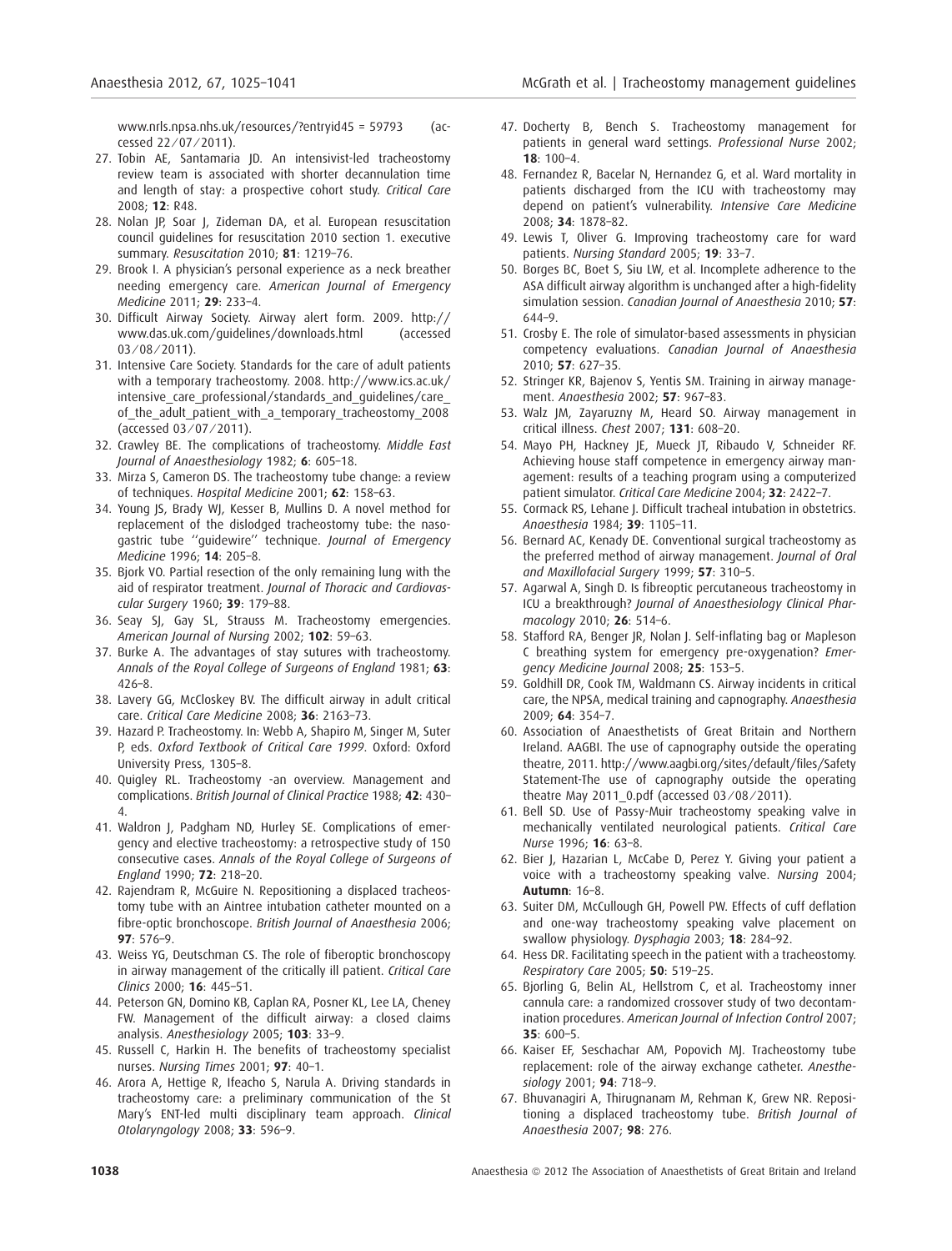- 68. Cowan T, Op't Holt TB, Gegenheimer C, Izenberg S, Kulkarni P. Effect of inner cannula removal on the work of breathing imposed by tracheostomy tubes: a bench study. Respiratory Care 2001; 46: 460-5.
- 69. Trottier SJ, Ritter S, Lakshmanan R, Sakabu SA, Troop BR. Percutaneous tracheostomy tube obstruction: warning. Chest 2002; 122: 1377–81.
- 70. Morley R, Thomson H. Failure of a Tracoetwist tracheostomy tube. Anaesthesia 2009; 64: 791–2.
- 71. Wood CJ. Endotracheal suctioning: a literature review. Intensive and Critical Care Nursing 1998; 14: 124-36.
- 72. Donald KJ, Robertson VJ, Tsebelis K. Setting safe and effective suction pressure: the effect of using a manometer in the suction circuit. Intensive Care Medicine 2000; 26: 15-9.
- 73. Glass CA, Grap MJ. Ten tips for safer suctioning. American Journal of Nursing 1995; 95: 51–3.
- 74. Lomholt N. Design and function of tracheal suction catheters. Acta Anaesthesiologica Scandanavica 1982; 26: 1–3.
- 75. Young CS. Recommended guidelines for suction. Physiotherapy 1984; 70: 106–8.
- 76. Lyons MJ, Cooke J, Cochrane LA, Albert DM. Safe reliable atraumatic replacement of misplaced paediatric tracheostomy tubes. International Journal of Pediatric Otorhinolaryngoly 2007; 71: 1743–6.
- 77. Lewis RJ. Tracheostomies. Indications, timing, and complications. Clinics in Chest Medicine 1992; 13: 137-49.
- 78. Young CS. A review of the adverse effects of airway suction. Physiotherapy 1984; 70: 104-6.
- 79. Arroyo-Novoa CM, Figueroa-Ramos MI, Puntillo KA, et al. Pain related to tracheal suctioning in awake acutely and critically ill adults: a descriptive study. Intensive and Critical Care Nursing 2008; 24: 20–7.
- 80. Ashurst S. Suction therapy in the critically ill patient. British Journal of Nursing 1992; 1: 485–9.
- 81. Fiorentini A. Potential hazards of tracheobronchial suctioning. Intensive and Critical Care Nursing 1992; 8: 217–26.
- 82. Webber-Jones J. Obstructed tracheostomy tubes: clearing the air. Nursing 2010; 40: 49–50.
- 83. Seay SJ, Gay SL. Problem in tracheostomy patient care: recognizing the patient with a displaced tracheostomy tube. ORL - Head and Neck Nursing 1997; 15: 10-1.
- 84. van Heurn LW, Welten RJ, Brink PR. A complication of percutaneous dilatational tracheostomy: mediastinal emphy-.<br>sema. Anaesthesia 1996; **51**: 605.
- 85. Douglas WE, Flabouris A. A Surgical emphysema following percutaneous tracheostomy. Anaesthesia and Intensive Care 1999; 27: 69–72.
- 86. Showmaker JA, Page MP. Life-threatening tension subcutaneous emphysema as a complication of open tracheostomy. Otolaryngology - Head and Neck Surgery 2010; 142: 628–9.
- 87. Orme RM, Welham KL. Subcutaneous emphysema after percutaneous tracheostomy - time to dispense with fenestrated tubes? Anaesthesia 2006; 61: 911–2.
- 88. Powell H, Hanna-Jumma S, Philpott J, Higgins D. National survey of fenestrated versus non-fenestrated tracheostomy tube use and the incidence of surgical emphysema in UK adult intensive care units. Journal of the Intensive Care Society 2011; 12: 25–7.
- 89. Eisenhauer B. Actionstat. Dislodged tracheostomy tube. Nursing 1996; 26: 25.
- 90. St George's Hospital NHS Trust. Tracheostomy guidelines. http://www.stgeorges.nhs.uk/trachindex.asp (accessed 03 ⁄ 08 ⁄ 2011).
- 91. Saini S, Taxak S, Singh MR. Tracheostomy tube obstruction caused by an overinflated cuff. Otolaryngology - Head and Neck Surgery 2000; 122: 768–9.
- 92. Bradley PJ. Bleeding around a tracheostomy wound: what to consider and what to do? Journal of Laryngology and Otology 2009; 123: 952–6.
- 93. Tsitouridis I, Michaelides M, Dimarelos V, Arvaniti M. Endotracheal and tracheostomy tube-related complications: imaging with three-dimensional spiral computed tomography. Hippokratia 2009; 13: 97–100.
- 94. El Solh AA, Jaafar W. A comparative study of the complications of surgical tracheostomy in morbidly obese critically ill patients. Critical Care 2007; 11: R3.
- 95. Darrat I, Yaremchuk K. Early mortality rate of morbidly obese patients after tracheotomy. Laryngoscope 2008; 118: 2125–8.
- 96. Grap MJ, Glass C, Lindamood MO. Factors related to unplanned extubation of endotracheal tubes. Critical Care Nurse 1995; 15: 57–65.
- 97. Epstein SK, Nevins ML, Chung J. Effect of unplanned extubation on outcome of mechanical ventilation. American Journal of Respiratory Critical Care Medicine 2000; 161: 1912–6.
- 98. Rauf K, Zwaal JW. Accidental decannulation after surgical tracheostomy. Anaesthesia 2004; 59: 517.
- 99. Harkin H, Russell C. Preparing the patient for tracheostomy tube removal. Nursing Times 2001; 97: 34-6.
- 100. Hess DR. Tracheostomy tubes and related appliances. Respiratory Care 2005; 50: 497–510.
- 101. Australian Resuscitation Council. Breathing: Australian resuscitation council guideline 2006. Emergency Medicine Australasia 2006; 18: 328–9.
- 102. Sharma R. Mask for stoma ventilation: rescue using a Rendell-Baker-Soucek mask after a dislodged tracheostomy tube. Acta Anaesthesiologica Scandanavica 2008; 53: 1305–6.
- 103. Bhalla RK, Corrigan A, Roland NJ. Comparison of two face masks used to deliver early ventilation to laryngectomized patients. Ear Nose and Throat Journal 2004; 83: 414.
- 104. Kannan S, Birch JP. Controlled ventilation through a tracheostomy stoma. Anaesthesia and Intensive Care 2001; 29: 557.
- 105. Padley A. Yet another use for the laryngeal mask airway ventilation of a patient with a tracheostomy stoma. Anaesthesia and Intensive Care 2001; 29: 78.
- 106. Hettige R, Arora A, Ifeacho S, Narula A. Improving tracheostomy management through design, implementation and prospective audit of a care bundle: how we do it. Clinical Otolaryngology 2008; 33: 488–91.
- 107. Stamou D, Papakostas K, Turley A. Airway loss after recent tracheostomy: use of digital confirmation. Anaesthesia 2010; 65: 214–5.
- 108. Shiber JR, Fontane E. Digital tracheal intubation: an effective technique that should not be forgotten. American Journal of Emergency Medicine 2007; 25: 726.
- 109. Diaz-Reganon G, Minambres E, Ruiz A, Gonzalez-Herrera S, Holanda-Pena M, Lopez-Espadas F. Safety and complications of percutaneous tracheostomy in a cohort of 800 mixed ICU patients. Anaesthesia 2008; 63: 1198–203.
- 110. Byhahn C, Lischke V, Meininger D, Halbig S, Westphal K. Perioperative complications during percutaneous tracheostomy in obese patients. Anaesthesia 2005; 60: 12–5.
- 111. Hardwick WC, Bluhm D. Digital intubation. Journal of Emergency Medicine 1984; 1: 317–20.
- 112. Cheng KS, Ng JM. Airway loss during tracheostomy. Canadian Journal of Anaesthesia 2002; 49: 110–1.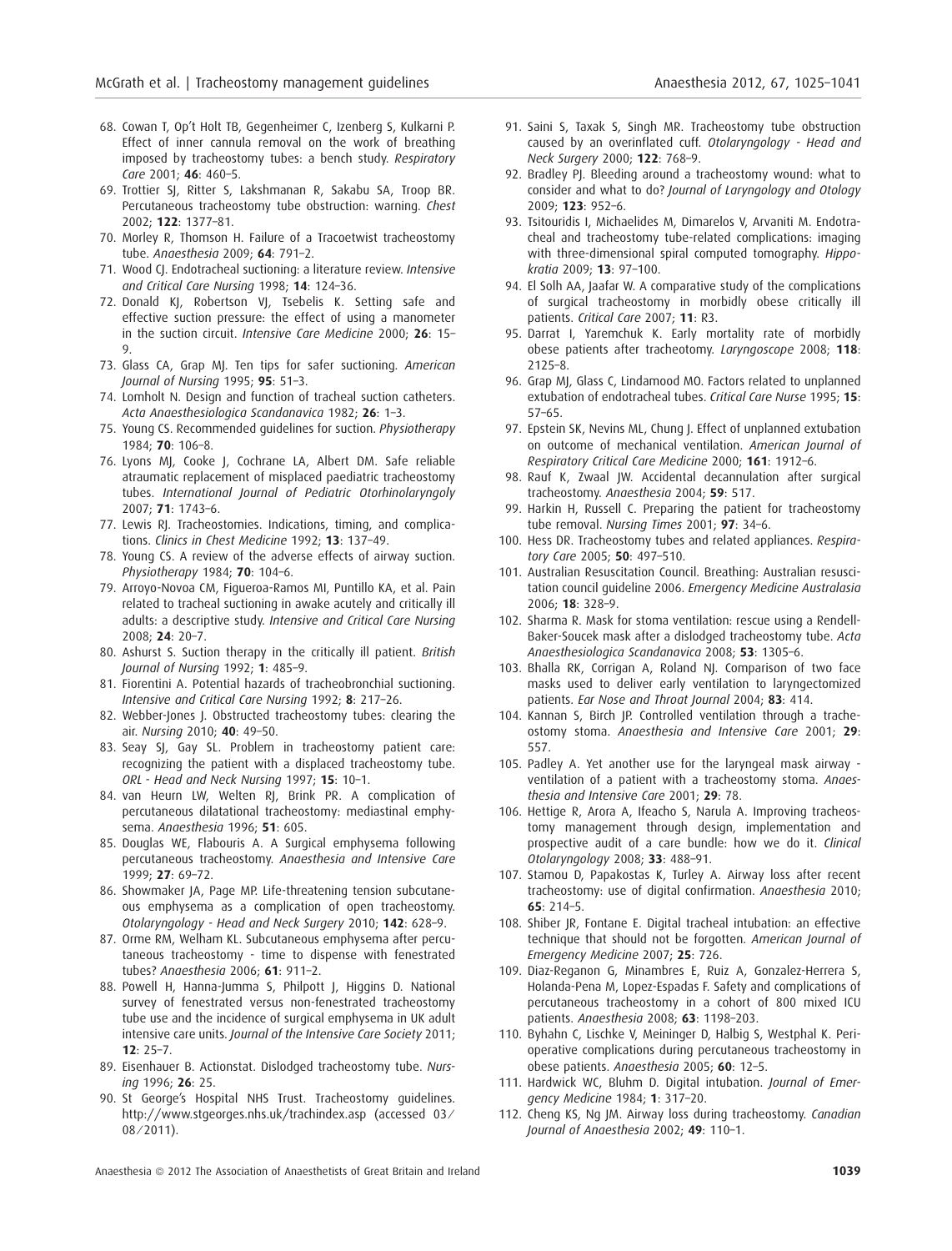- 113. Whitaker DK. Time for capnography everywhere. Anaesthesia 2011; 66: 544–9.
- 114. European Section and Board of Anaesthesiology. EBA recommendation for the use of capnography. http://www.ebauems.eu/resources/PDFS/EBA-UEMS-recommendation-foruse-of-Capnography.pdf (accessed 06 ⁄ 10 ⁄ 2011).
- 115. Hamaker RC, Hamaker RA. Surgical treatment of laryngeal cancer. Seminars in Speech and Language 1995; 16: 221–32.
- 116. Matsuura K, Ebihara S, Yoshizumi T, et al. Changes in respiratory function before and after laryngectomy. Nihon Jibiinkoka Gakkai Kaiho [Journal of Otolaryngology of Japan] 1995; 98: 1097–103.
- 117. Kunz R, Oxman AD. The unpredictability paradox: review of empirical comparisons of randomised and non-randomised clinical trials. British Medical Journal 1998: 317: 1185-90.
- 118. Myles PS, Bain DL, Johnson F, McMahon R. Is anaesthesia evidence-based? A survey of anaesthetic practice. British Journal of Anaesthesia 1999; 82: 591–5.
- 119. Carpen H. Sydney West area health service tracheostomy care guidelines, 2005. http://www.swahs.health.nsw.gov.au (accessed 20 ⁄ 06 ⁄ 2009).
- 120. Head and Neck Nurses Association of Ireland. Tracheostomy care guidelines, 2000. http://www.ncnm.ie/hanna/index.asp (accessed 18 ⁄ 06 ⁄ 2009).
- 121. Royal Free Hamstead NHS Trust. Guidelines on the management of neck breathers, 2008. http://www.royalfree.nhs.uk/ documents/Equality/754 Neck breather guidelines-updated08. pdf (accessed 14 ⁄ 06 ⁄ 2009).
- 122. Dawson D. St George's hospital healthcare trust ⁄ tracheosotmy emergency algorithm, 2008. http://www.stgeorges.nhs.uk/ trachindex.asp (accessed 01 ⁄ 06 ⁄ 2009).
- 123. Cook T, Woodall N. Major complications of airway management in the UK: results of the fourth national audit project of the royal college of Anaesthetists and the difficult airway society. Section 3: Appendices, 2011. http://www.rcoa.ac.uk/docs/ NAP4\_Section3.pdf (accessed 06/10/2011).
- 124. Department of Health Social Services and Public Safety [Northern Ireland] (McBride M B, M). Reducing the risks associated with the management of a patient with a tracheostomy, 2009. http://www.dhsspsni.gov.uk/s\_\_\_q\_learning\_ communication 07 09 - management of a patient with a tracheostomy.pdf (accessed 14 ⁄ 06 ⁄ 2009).
- 125. Healthcare Improvement Scotland. Caring for the patient with a tracheosotmy best practice statement, 2007. http://www. healthcareimprovementscotland.org/default.aspx?page=12044 (accessed 06 ⁄ 10 ⁄ 2011).
- 126. South East Wales Critical Care Network. Tracheostomy guidelines, 2009. http://www.wales.nhs.uk/sites3/Documents/ 736/Tracheostomy Guidelines Policy.pdf (accessed 12 ⁄ 10 ⁄ 2011).
- 127. Heidegger T, Gerig HJ, Henderson JJ. Strategies and algorithms for management of the difficult airway. Best Practice & Research Clinical Anaesthesiology 2005; 19: 661–74.
- 128. Underwood SM, McIndoe AK. Influence of changing work patterns on training in anaesthesia: an analysis of activity in a UK teaching hospital from 1996 to 2004. British Journal of Anaesthesia 2005; 95: 616–21.
- 129. Cormack RS, Rocke DA, Latto IP, Cooper GM. Failed intubation in obstetric anaesthesia. Anaesthesia 2006; 61: 192–3.
- 130. Awad Z, Pothier DD. Management of surgical airway emergencies by junior ENT staff: a telephone survey. Journal of Laryngology and Otology 2007; 121: 57–60.
- 131. Rosenstock C, Ostergaard D, Kristensen MS, Lippert A, Ruhnau B, Rasmussen LS. Residents lack knowledge and practical skills

in handling the difficult airway. Acta Anaesthesiologica Scandanavica 2004; 48: 1014–8.

- 132. Schwid HA, Rooke GA, Carline J, et al. Evaluation of anesthesia residents using mannequin-based simulation: a multiinstitutional study. Anesthesiology 2002; 97: 1434-44.
- 133. Sagarin MJ, Barton ED, Chng YM, Walls RM. Airway management by US and Canadian emergency medicine residents: a multicenter analysis of more than 6,000 endotracheal intubation attempts. Annals of Emergency Medicine 2005; 46: 328– 36.
- 134. Kluger MT, Short TG. Aspiration during anaesthesia: a review of 133 cases from the Australian Anaesthetic Incident Monitoring Study (AIMS). Anaesthesia 1999; 54: 19-26.
- 135. Russell C. Providing the nurse with a guide to tracheostomy care and management. British Journal of Nursing 2005; 14: 428–33.
- 136. Vickers MD. Anaesthetic team and the role of nurses European perspective. Best Practice Research in Clinical Anaesthesiology 2002; 16: 409–21.
- 137. James MR, Milsom PL. Problems encountered when administering general anaesthetics in accident and emergency departments. Archives of Emergency Medicine 1988: 5: 151-5.
- 138. Kluger MT, Bukofzer M, Bullock M. Anaesthetic assistants: their role in the development and resolution of anaesthetic incidents. Anaesthesia and Intensive Care 1999; 27: 269–74.
- 139. Kluger MT, Bullock MF. Recovery room incidents: a review of 419 reports from the Anaesthetic Incident Monitoring Study (AIMS). Anaesthesia 2002; 57: 1060–6.
- 140. Robbertze R, Posner KL, Domino KB. Closed claims review of anesthesia for procedures outside the operating room. Current Opinion in Anaesthesiology 2006; 19: 436–42.
- 141. Bond P, Grant F, Coltart L, Elder F. Best practice in the care of patients with a tracheostomy. Nursing Times 2003; 99: 24–5.
- 142. Fikkers BG, Fransen GA, van der Hoeven JG, Briede IS, van den Hoogen FJ. Tracheostomy for long-term ventilated patients: a postal survey of ICU practice in The Netherlands. Intensive Care Medicine 2003; 29: 1390–3.
- 143. Krishnan K, Elliot SC, Mallick A. The current practice of tracheostomy in the United Kingdom: a postal survey. Anaesthesia 2005; 60: 360–4.
- 144. Kluge S, Baumann HJ, Maier C, et al. Tracheostomy in the intensive care unit: a nationwide survey. Anesthesia and Analgesia 2008; 107: 1639–43.
- 145. Woodrow P. Managing patients with a tracheostomy in acute care. Nursing Standard 2002; 16: 39–46.
- 146. Day T, Iles N, Griffiths P. Effect of performance feedback on tracheal suctioning knowledge and skills: randomized controlled trial. Journal of Advanced Nursing 2009; 65: 1423–31.
- 147. Higginson R, Jones B, Davies K. Airway management for nurses: emergency assessment and care. British Journal of Nursing 2010; 19: 1006–14.
- 148. Marchese S, Corrado A, Scala R, Corrao S, Ambrosino N. Tracheostomy in patients with long-term mechanical ventilation: a survey. Respiratory Medicine 2010; 104: 749-53.
- 149. Cosgrove JE, Sweenie A, Raftery G, et al. Locally developed guidelines reduce immediate complications from percutaneous dilatational tracheostomy using the Ciaglia Blue Rhino technique: a report on 200 procedures. Anaesthesia and Intensive Care 2006; 34: 782–6.
- 150. Mallick A, Venkatanath D, Elliot SC, Hollins T, Nanda Kumar CG. A prospective randomised controlled trial of capnography vs. bronchoscopy for Blue Rhino percutaneous tracheostomy. Anaesthesia 2003; 58: 864–8.